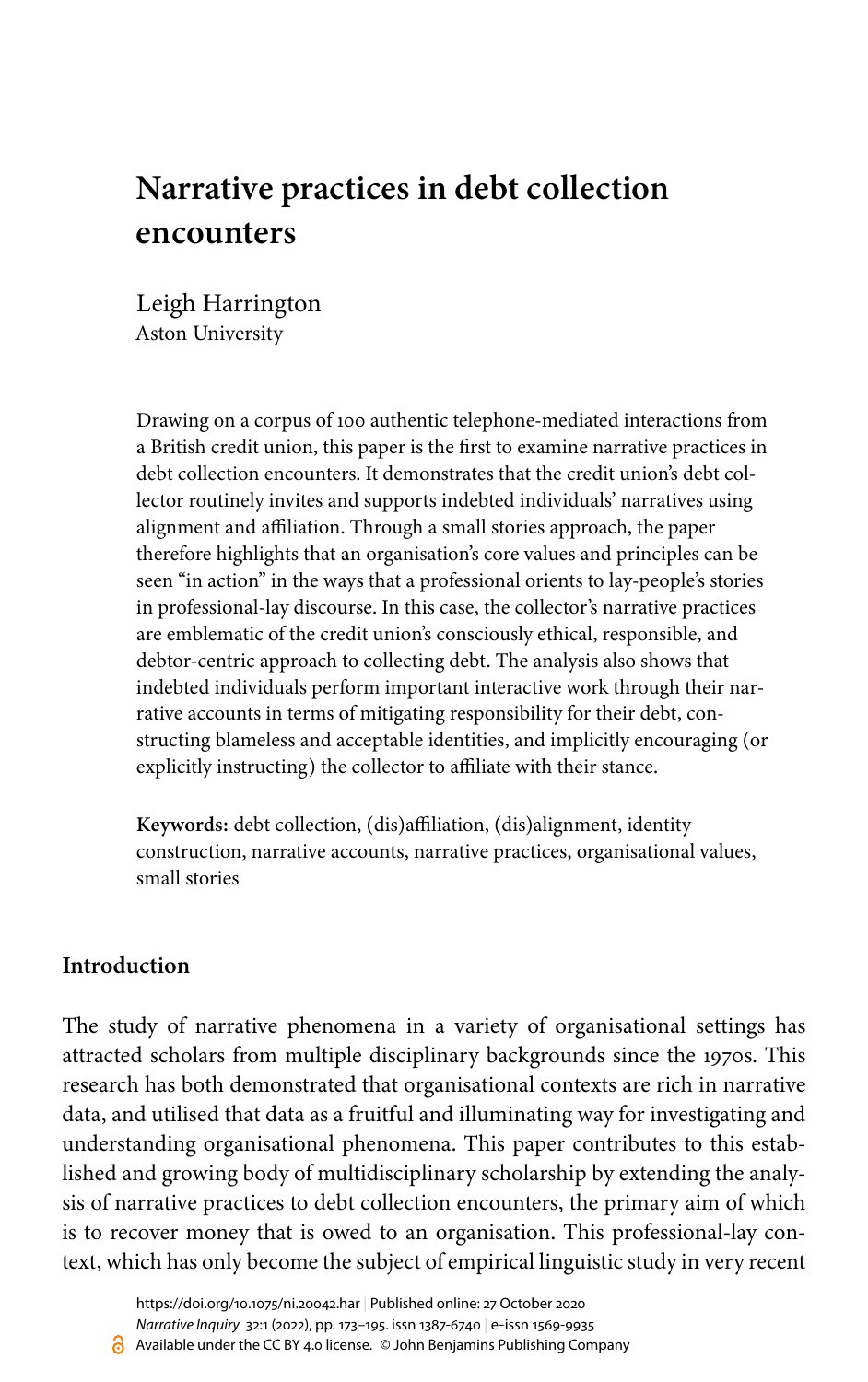years [\(Harrington, 2018](#page-20-0), [2019\)](#page-20-1), provides a new, unique and unexplored ground for narrative research in organisational settings. In particular, I focus on how a debt collector in a credit union orients to indebted individuals' narratives in this context and, as an integrated part of the analysis, explore what can be understood about organisational values and principles from these findings. As the first analysis of narrative practices in this context, I also examine the complex interactional, social, and relational functions of the indebted individuals' narratives themselves, as well as their narrative form. The following section begins by outlining the theoretical grounding of the paper, namely a small stories approach to narrative. It then describes debt collection encounters in a credit union setting, which will be the focus of this paper.

# **Background**

#### Narrative framework

This study adopts a small stories approach to narrative ([Georgakopoulou, 2007\)](#page-20-2). Small stories, an "umbrella term" used by narrative scholars, linguists, and social scientists, refers to those narrative forms and activities that have been traditionally underrepresented in narrative research [\(De Fina & Georgakopoulou, 2008](#page-19-0), p. 385). As such, small stories mark a shift in focus away from canonical, conventional paradigms of narrative, such as that proposed in the seminal work of [Labov](#page-21-0) [and Waletzky \(1966\)](#page-21-0), which generally concern what constitutes a story and how it is structured. Small stories also mark a shift away from "big" stories, data in which narratives are typically elicited in "interrogative venues" [\(Freeman, 2006,](#page-20-3) p.131), such as interviews. Instead, a small stories approach foregrounds that narrative phenomena are also embedded in ordinary everyday linguistic practices and encounters. It acknowledges that in everyday practices narratives can be incoherent, non-sequential, and co-constructed, and in doing so it accounts for those narrative activities that may be otherwise overlooked, including "tellings of ongoing events", allusions to and deferrals of tellings, and refusals to tell ([Georgakopoulou,](#page-20-4) [2006](#page-20-4), p.130). As such, a small stories approach asserts the need for narrative analysts to "sharpen their tools" to capture the real diversity of narrative form and function ([De Fina & Johnstone, 2015](#page-19-1), p.157).

In adopting a small stories approach, this paper conceptualises narrative activities as forms of social practice. Whilst stressing the multiplicity and fragmentation of narrative phenomena, small stories also emphasise the contextspecificity and the "performativity" of storytelling as a communicative practice [\(Georgakopoulou, 2015,](#page-20-5) p. 257). Analysed in the discursive and socio-cultural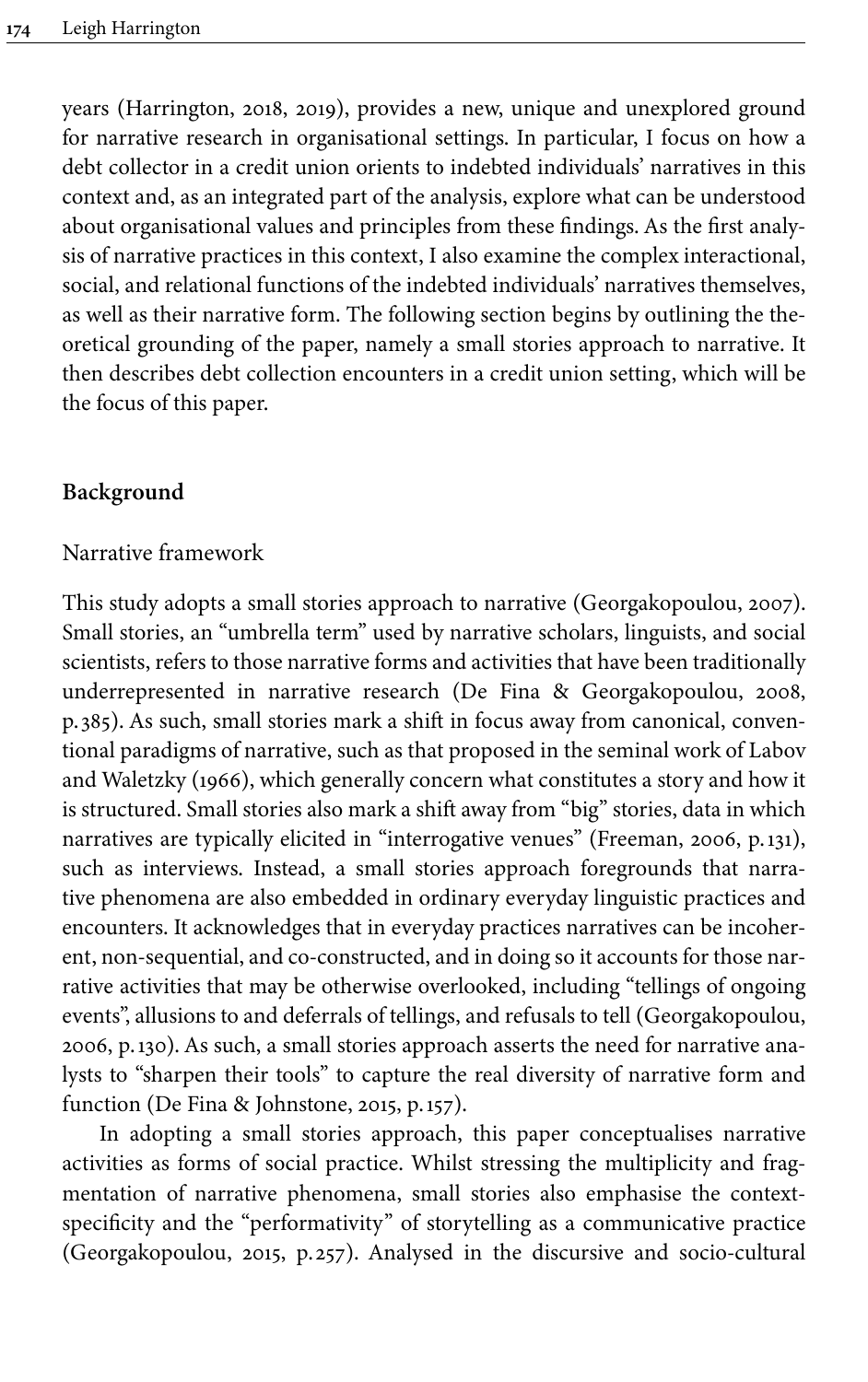context, this approach captures the interactional and social work that narrators carry out in the narrative process and the tangible effects of narrative talk [\(Mishler, 1995](#page-21-1)). Narrative activities discursively, practically, and often simultaneously achieve social actions other than simply recounting personal experiences and past events. [Marra and Holmes \(2004\)](#page-21-2), for instance, point to the complex social functions of narratives in workplaces, such as entertaining, educating and instructing, as well as encoding the values of group members. Likewise, narratives are discursive resources through which people do identity work. When identity is understood as "a process" [\(De Fina et](#page-20-6) al., 2006, p.2), which is constantly performed, in flux, and evolving, one way in which identities are constructed and reconstructed is in the exchange of stories [\(Coates, 1996](#page-19-2), p.94). When conceptualised as social practice, narrative is inextricably shaped by the context(s) in which it is situated, and equally it shapes those context(s) by "mobilizing and articulating fresh understandings of the world, by altering power relations between peoples, by constituting new practices" [\(De Fina &](#page-19-3) [Georgakopoulou, 2015](#page-19-3), p. 3). It is this highly contextualised, performative conceptualisation of narrative as social practice that will be employed throughout this paper. The following section illustrates the application of this approach to narrative research in organisational contexts.

Given that a small stories approach stresses the plurality, heterogeneity, and fragmentation of narratives, it is important to outline the definition of narrative employed here. Following existing research [\(De Fina & Johnstone, 2015](#page-19-1); [Norrick,](#page-21-3) [2007;](#page-21-3) [Thornborrow & Coates, 2005,](#page-21-4) p. 3), this study understands narratives to be comprised of at least two narrative clauses that are linked sequentially and signal temporal progression.

### Narratives in organisational contexts

A narrative as social practice approach has been successfully employed by multidisciplinary scholarship on narrative in organisational contexts, providing an interesting and novel avenue for understanding organisations and the practices that constitute them. As Gabriel [\(2015,](#page-20-7) p. 276) observes, narrative opens "valuable windows into a wide range of organizational phenomena, including culture, politics, knowledge management, group dynamics", etc.

Organisational research has used narrative phenomena to explore a breadth of organisational phenomena, including culture (Mills et [al., 2001\)](#page-21-5), stability and change [\(Vaara et](#page-21-6) al., 2016), identity [\(Humphreys & Brown, 2002](#page-20-8)), and knowledge transfer [\(Colon-Aguirre, 2015\)](#page-19-4). Sociolinguistic research on organisational and workplace narratives has explored narrative's role in, for instance, workplace or team culture [\(Marra & Holmes, 2004\)](#page-21-2), and constructing professional identities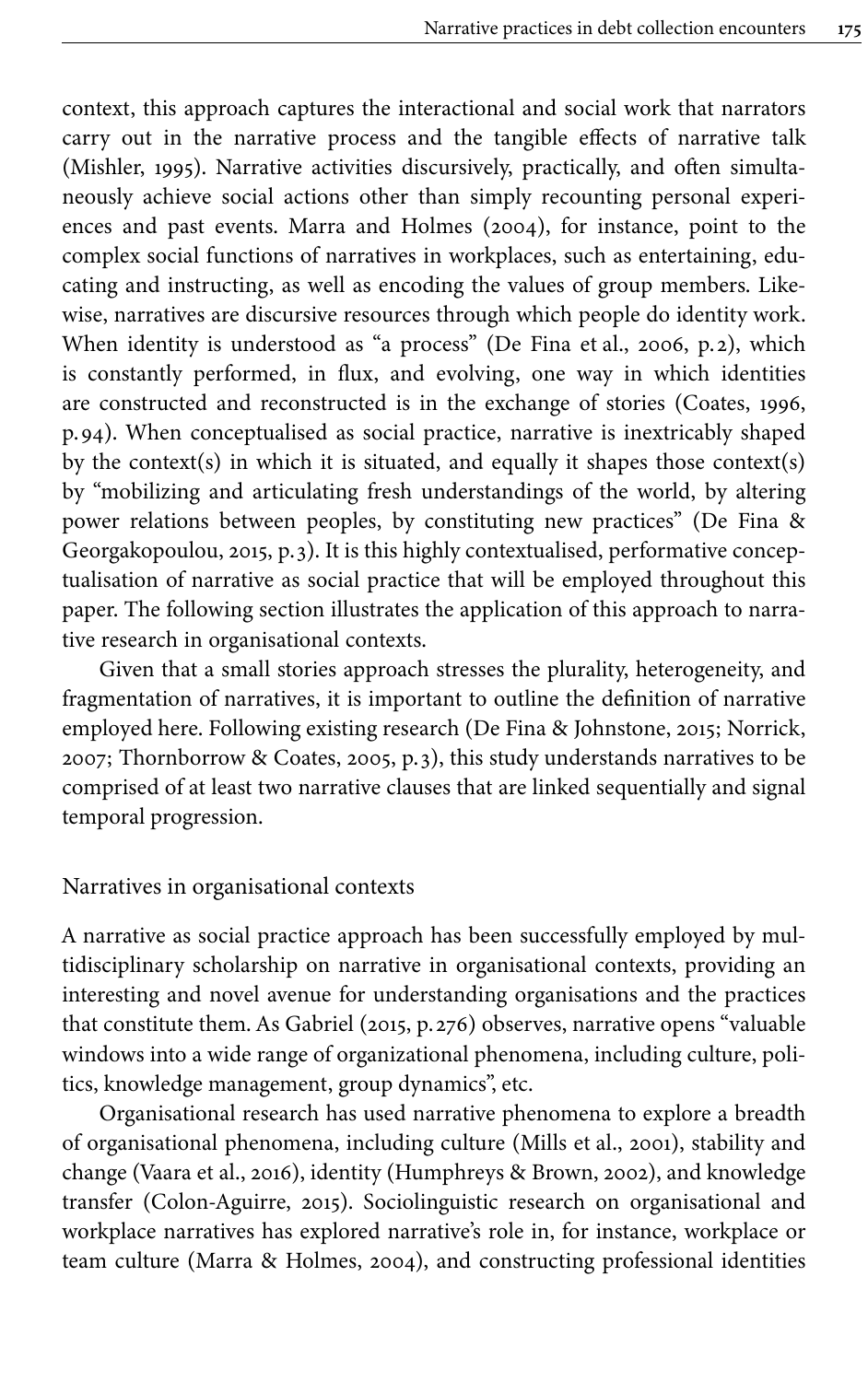[\(Heinrichmeier, 2012](#page-20-9); [Holmes & Marra, 2005](#page-20-10)), including leaders ([Clifton et](#page-19-5) al., [2020\)](#page-19-5) and novices ([Vásquez, 2007](#page-22-1)).

This scholarship can be further divided into examinations of "inward-facing" narratives and "outward-facing" ones. Respectively, they address inter- and intraorganisational contexts and extra-organisational ones. Recognising that "people in organisations are storytellers" [\(Rhodes & Brown, 2005,](#page-21-7) p.169), intra- and inter-organisational research concerns narratives in professional-professional discourse events such as meetings and negotiations. Intra-organisational contexts occur between professionals representing the same organisation, and interorganisational contexts take place between professionals representing different organisations.

Research in extra-organisational contexts recognises that organisations may also interact with individuals outside of it, especially the public. Such "professional-lay interactions" [\(Schnurr, 2013,](#page-21-8) p. 3) have long been the subject of, for instance, forensic linguistics which addresses lay people's encounters with legal professionals and police officers ([Haworth, 2017;](#page-20-11) [Heffer, 2010](#page-20-12)), and aspects of health communication research which focusses on interactions between laypeople and medical practitioners ([Emerson et](#page-20-13) al., 2020; [Grainger et](#page-20-14) al., 2005). Narrative research has also explored novel professional-lay contexts, such as job interviews [\(Van De Mieroop & Schnurr, 2018\)](#page-22-2). Building on the tradition of narrative research in extra-organisational interactions, this study will explore narrative practices in a professional-lay context that has, at present, received no attention from narrative research: debt collection encounters. Debt collection is explained more fully in the following section.

Given that, to echo Gabriel ([2015,](#page-20-7) p. 276), narratives provide windows into important organisational phenomena, this paper will investigate what can be understood about an organisation's core values and principles from the analysis of narrative practices in the professional-lay interactions in which it engages. Core values and principles comprise an organisation's underpinning ethos and selfimage which may be expressed, for instance, in the form of a mission statement. In particular, I will focus on how a professional (a debt collector) orients to laypeople's (indebted individuals') narratives.

Debt collection encounters and credit unions

This paper will focus on telephone-mediated debt collection (henceforth DC) encounters. DC encounters are dyadic, taking place between a representative of an organisation (a debt collector) that has loaned money and a lay-person who has borrowed money from that organisation (an indebted individual). Telephonemediated DC encounters are usually "outbound", meaning the collector initiates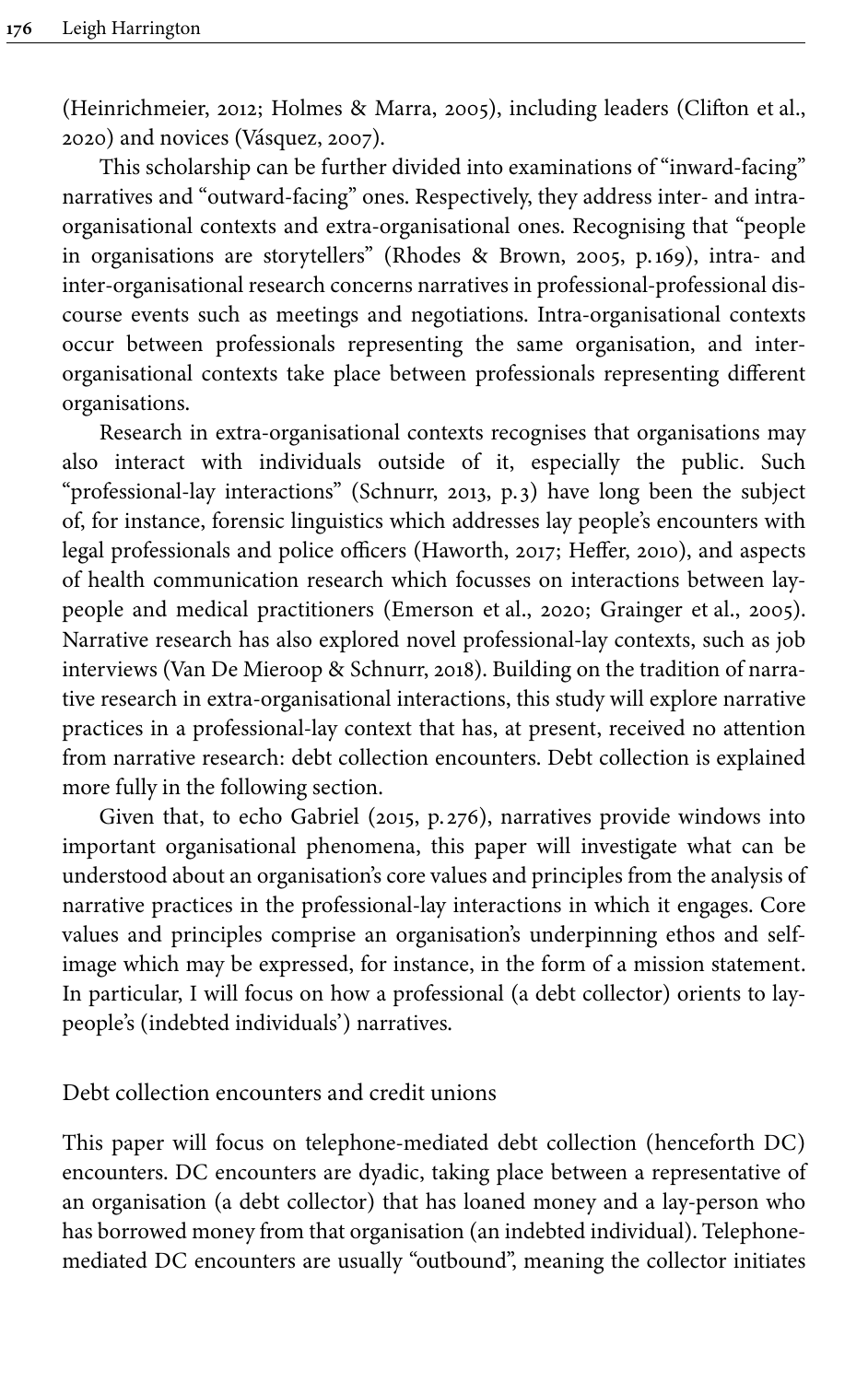them. DC differs from the professional-lay interactions hitherto explored by sociolinguistic and socio-pragmatic research in call centre settings. Harrington ([2018](#page-20-0), p. 204) summarises that DC prototypically entails "imposition" on individuals to recover owed money whilst other professional-lay encounters, such as customer service ([Cameron, 2000;](#page-19-6) [Jagodzinski, 2013](#page-21-9)), complaints ([Orthaber &](#page-21-10) Márquez-[Reiter, 2011](#page-21-10)) and sales calls ([Márquez-Reiter, 2009](#page-21-11)), are more concerned with appeasement. As DC prototypically entails imposition, it may be unsurprising that [Custers \(2017\)](#page-19-7) reports evidence of indebted individuals experiencing DC communication as unpleasant, threatening, and even violent, an impression that perhaps accords with public perception. The distinctiveness of DC tasks, paired with the fact these encounters have had very little empirical investigation (see [Harrington, 2019\)](#page-20-1), positions it as a unique professional-lay context for this study.

DC encounters are arguably even more unique when they are initiated by credit unions (henceforth CUs). These organisations are ripe for the exploration of organisational phenomena through narrative practices because they typically have strong and distinct core values and principles. CUs are usually small, nonprofit organisations that provide fair and ethical financial services, including savings and loans, to the local community. They are cooperatives, entirely owned by and run for the benefit of their members ([Find Your Credit Union, 2019\)](#page-20-15). As proponents of financial inclusivity, CUs may often issue small loans to those who cannot access traditional lending outlets, such as high street banks and building societies. However, they are also explicitly responsible, ethical lenders. Unlike many predatory specialist short-term lending services who engage in exploitative practices, CUs do not lend to those who cannot afford the repayments. As such, The [Department for Work and Pensions \(2013\)](#page-19-8) has described CUs as "the antidote to predatory loan sharks or high interest lenders". Overall, CUs' ethical and responsible principles, coupled with their financial inclusiveness, culminates in a set of core organisational values that places CU members, including debtors, at the centre of their practices.

As the following analysis will illustrate, narratives are embedded in CU debt collection encounters. They are, therefore, a rich data source for responding to the research question regarding how professionals (here, a debt collector) orient to lay-people's (here, indebted individuals') narratives. Van De Mieroop ([2011,](#page-22-3) [2012\)](#page-22-4) has explored narratives of poverty and debt in research interview contexts. Whilst Van De Mieroop argues for the fundamentally interactional nature of interviews and the subsequent co-construction of identity in this format, this present study is the first to explore narrative practices in encounters where debtors interact directly with their creditors. As little is known about DC encounters, and stories can serve a wide variety of functions ([Marra & Holmes, 2004\)](#page-21-2), this analysis will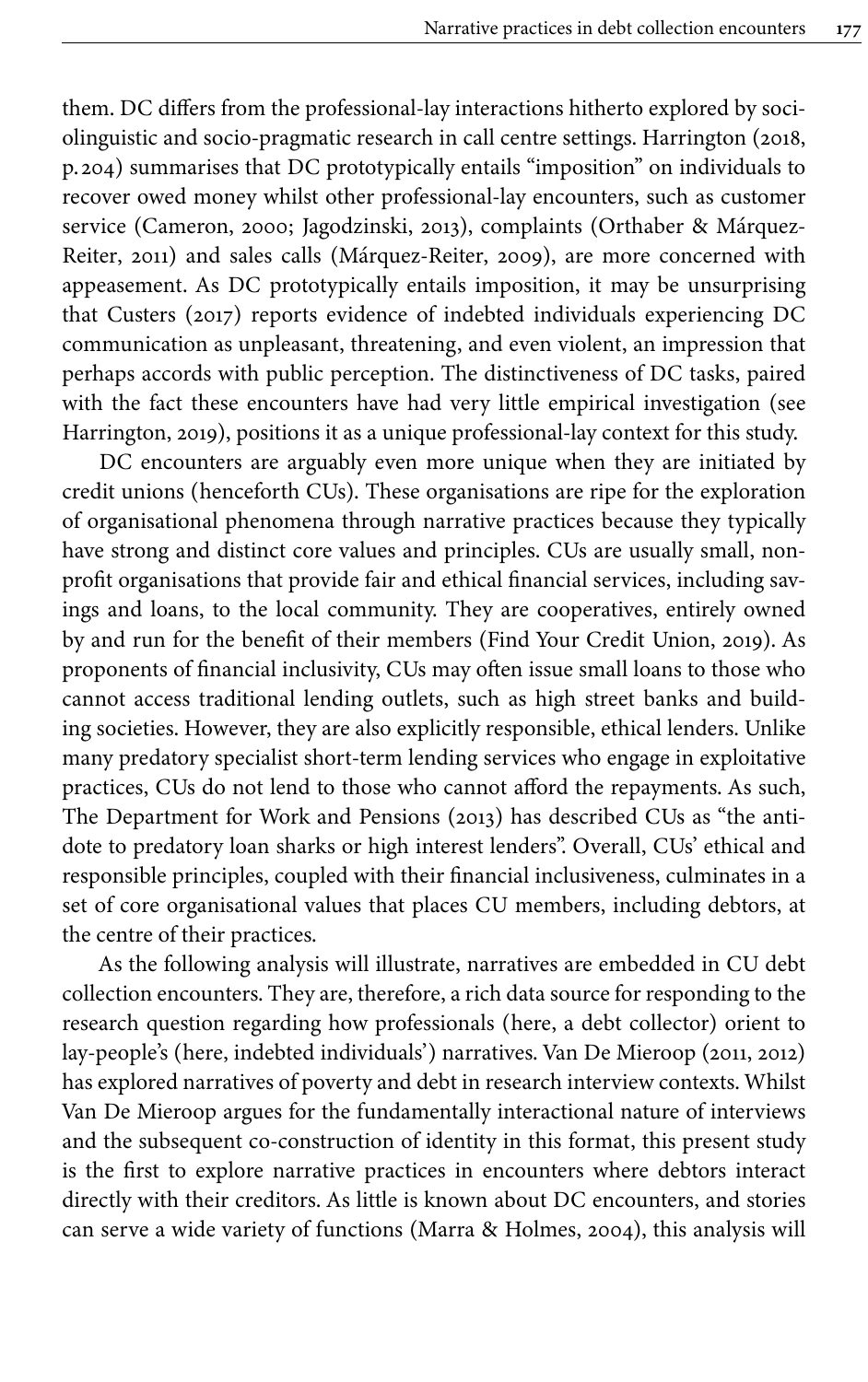also explore the interactional functions of indebted individuals' narratives in this context.

# Orientation to narrative production: (Dis)affiliation and (dis)alignment

To analyse how a debt collector orients to indebted individuals' narratives, this analysis will employ [Stivers' \(2008\)](#page-21-12) distinction between alignment and affiliation in storytelling. Stivers ([2008](#page-21-12), p. 33) conceptualises storytelling as social action, which is consistent with the approach adopted here, and asserts that a recipient of a narrative's mid-telling response tokens play a central role in the way a story emerges and is shaped. This paper will concern the effects of two types of midtelling responses: (dis)aligning and (dis)affiliative moves.

(Dis)alignment concerns the facilitation or stifling of narrative production. Interactive moves that align with narrative telling, such as vocal continuers, "support the structural asymmetry of the storytelling activity"; they signal the recipient's appreciation "that a story is in progress and the teller has the floor until story completion" ([Stivers, 2008](#page-21-12), p. 34). Conversely, moves that disalign with the storytelling activity, such as disruptive interruptions, compete for the interactional floor and undermine the narrative asymmetry. At face value, these explanations may imply that narratives are always told by one interactant and received by another. However, as a small stories approach asserts, narratives emerge and reemerge, are fragmented and repaired through dialogue with multiple tellers and recipients.

Concerning (dis)affiliation, Stivers ([2008](#page-21-12), p. 31) observes that the teller of a story provides "the recipient with 'access' to an event" and conveys a stance towards that story. This stance communicates what it was like to experience that event(s) and the teller's affective treatment of it/them. When conveying a stance, a teller can also instruct their interlocutors what type of response is anticipated at story completion ([Stivers, 2008](#page-21-12), p.40). As such, "storytellings prefer final uptake that treats the telling *in the way* that the teller has *indicated* it should be treated" (emphasis added) [\(Stivers, 2008](#page-21-12), p. 52). Clearly, stance entails a preferred or expected type of response to a narrative. A recipient's response which displays their stance towards the teller's initial narrative may or may not match that which was anticipated by the teller. Affiliative moves support and endorse the teller's stance. Disaffiliative moves, however, resist (and perhaps even contradict) the teller's stance. As such, (dis)affiliative actions contain attitudinal or affective information from the story's recipient. Applying this premise to professional-lay contexts, lay-people may have expectations as to how a professional representing an organisation orients and responds to their narratives during interaction.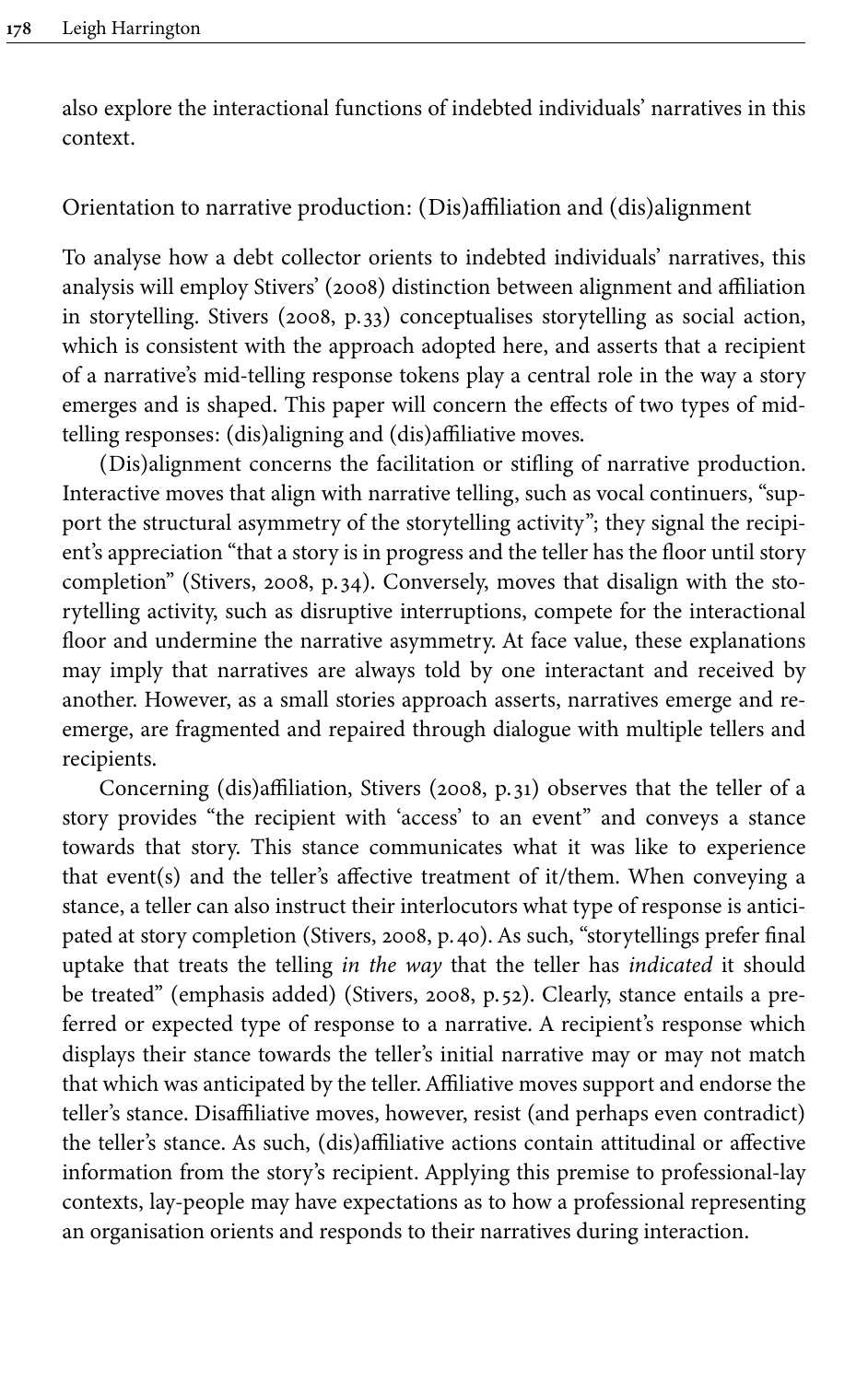The following section outlines the DC encounter data used in this study, including the credit union where it was collected and the method applied in its analysis.

#### **Data and method**

This analysis draws on a corpus of 100 authentic telephone-mediated DC encounters from a British credit union. These dyadic encounters (between a debt collector and an indebted individual) were always collector-initiated. The dataset included calls from all stages of the DC process, from the least urgent accounts (one overdue payment) to the most urgent ones (large, historical balances). Therefore, this analysis will illustrate the typical use of narrative practices across the dataset. (For a detailed stage-by-stage analysis of the DC process, see [Harrington, 2019\)](#page-20-1).

The credit union this data was collected from will be referred to by the pseudonym North CU. North CU was underpinned by a set of ethical, responsible, and member-centred core values that were typical of a credit union. These values were evident in North CU's promotional and marketing material. For instance, its website states that serving its members takes precedence over making money (for confidentiality reasons it cannot be reproduced verbatim here). This characterisation also accords with North CU's general manager who, during a semi-structured interview I conducted, explained that:

> the reasons we were set up were to provide resources, to encourage saving, to provide a source of credit that's low cost, and to educate people […] We're not here you know to increase the values of shares and things like that. Our shareholders are actually the customers so when we're putting together our business plan, whether we're putting together a new product or looking at how we deliver something, the kind of primary thing is is this going to be doing those things? Is it helping people? Is it educating people? Are people going to be better off at the end of it?

From my ethnographic knowledge of this organisation from another research project [\(Harrington, 2019\)](#page-20-1) and experience of working in the DC industry [\(Harrington, 2018\)](#page-20-0), I would agree with this characterisation of North CU having a distinctly ethical and responsible ethos.

North CU had one employee called Sam who performed DC tasks. This analysis will address Sam's DC encounters with North CU's debtors. This focus on Sam alone is indicative of the size of the research site (North CU had only ten members of staff) rather than a methodological choice. Nonetheless, it is important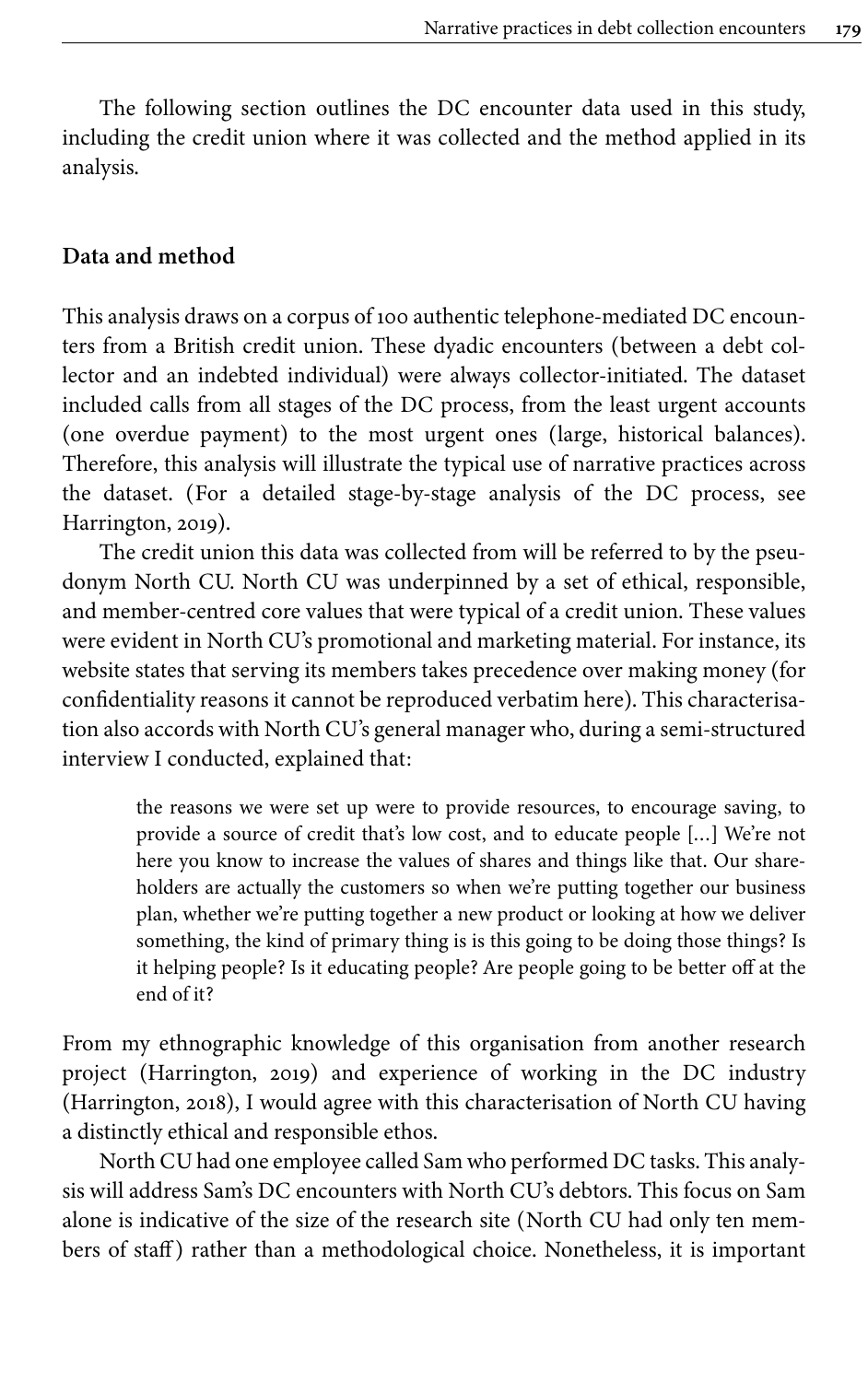to acknowledge that this analysis is based on the behaviour of one North CU employee. Consequently, inferences about this organisation's core values and principles will be made with caution. Where possible, they will be supplemented by interview data from both Sam and North CU's general manager, as above.

Research in sociolinguistics, socio-pragmatics, and occupational health has established that call centres, especially in large organisations, are typically characterised by "routinisation, repetitiveness and general absence of employee control" (Belt et [al., 2002](#page-19-9), p. 21). To increase productivity and quality assurance, call centres often prescribe and proscribe their employees' linguistic practices (see [Cameron, 2000;](#page-19-6) [Harrington, 2018;](#page-20-0) [Jagodzinski, 2013](#page-21-9)). It was, therefore, unusual that, in a telephone-mediated role, Sam's interactions were not stringently regulated and monitored. North CU supported all their staff interacting with its members authentically and organically, so Sam had an unusually high degree of linguistic autonomy. Although he did not operate with completely free licence, he did not follow a script and used his own judgement in DC interactions.

The analytical procedure, firstly, identified indebted individuals' narratives (two narrative clauses marked by temporal progression [\(De Fina & Johnstone,](#page-19-1) [2015](#page-19-1); [Norrick, 2007;](#page-21-3) [Thornborrow & Coates, 2005\)](#page-21-4)) in the data. They were then analysed in the unfolding discourse events, before patterns in the interactional, social, and relational functions and effects of these narrative practices and responses to them were identified. This highly discursive, contextualised analysis employed [Stivers' \(2008\)](#page-21-12) (dis)alignment and (dis)affiliation. Given that narratives in this dataset could extend into lengthy monologues, the interactions could not be reproduced here in their entirety. The examples below, therefore, were chosen for their relative brevity. Transcription conventions are borrowed from Conversation Analysis ([Ten Have, 2002,](#page-21-13) p. 207) and are given in the [Appendix.](#page-22-5)

#### **Analysis**

The following analysis addresses this study's research questions regarding (1) how the debt collector orients to indebted individuals' narratives and (2) the interactional functions of those narratives. As will be shown, analysis of the two is highly interrelated.

The most common interactional function of indebted individuals' narratives across the dataset concerned providing explanations for the missed repayment(s) the collector is chasing. Generally, indebted individuals frame these narratives as accounts which display affective stances towards their circumstances and encourage affiliation from the collector. They also foreground identities desirable for mitigating responsibility for their debt. [Extract](#page-8-0) 1, given below, exemplifies this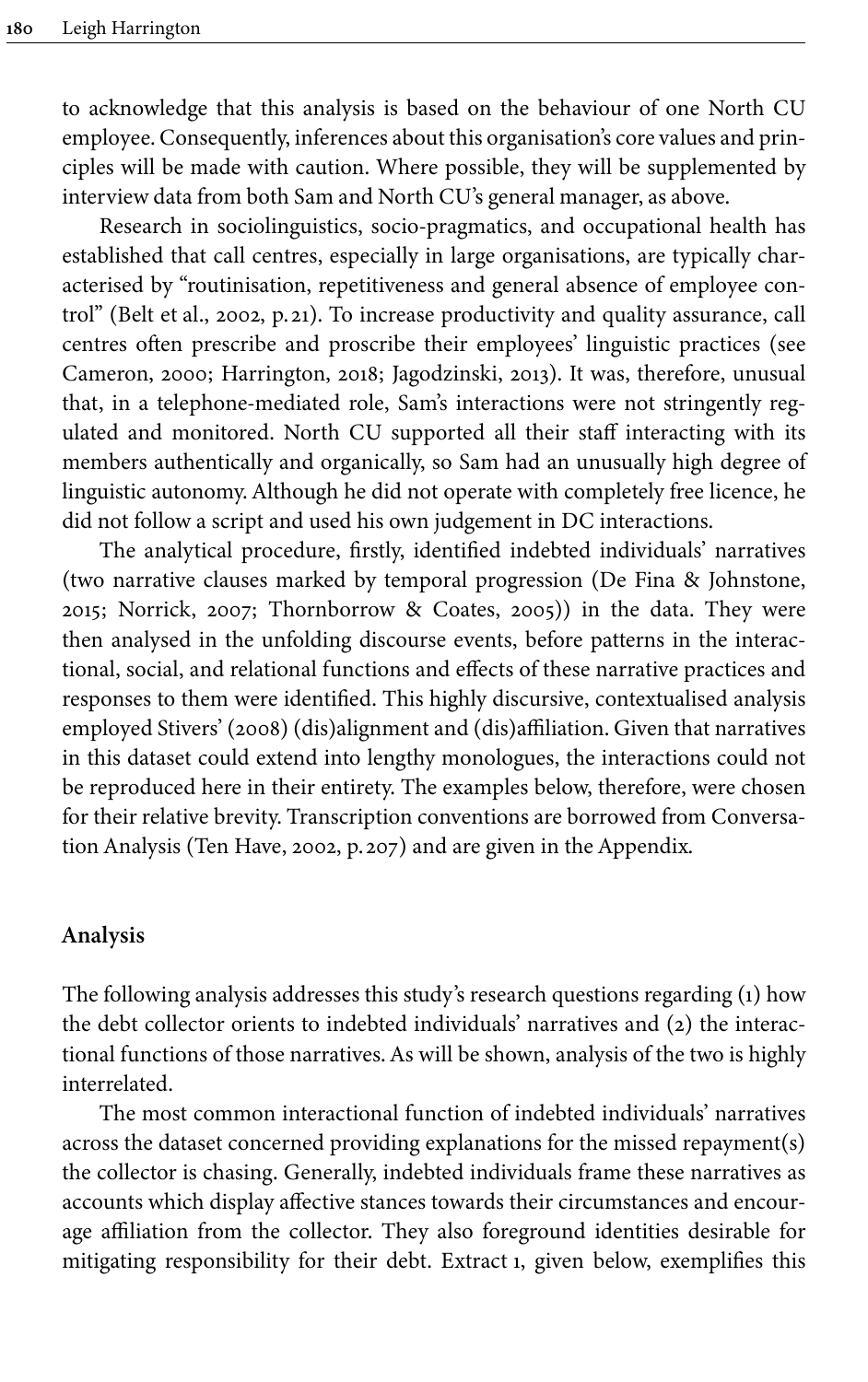recurrent trend across the dataset. "Coll" indicates the Collector, and "Debt" indicates the indebted individual.

<span id="page-8-0"></span>Extract 1.

Context: The collector contacts the CU member as she has missed one monthly payment.

```
1 Coll: Oh hi is that er ((name))?<br>2 Debt: Yes please
            Yes please
3 Coll: Hi it's Sam from [North CU] (.) how are you doing are you alright?=
4 Debt: [Hi:: ] =Hi
5 I'm yeah fine (.) you?
6 Coll: Yeah not bad not bad (.) I just need to go through some security questions
            with you
8 ((They clear security))
9 Coll: Excellent okay<br>10 (They clear c
10 ((They clear consent for recording))<br>11 Coll: Er yeah (.) we had a problem er we d
          11 Colleg Collective Collective Collections (11 Collections Collections Collections Crusser Collections Er yeah (11 Decrement yester<u>day</u>
12 from your bank
13 Debt: Okay what it is is I've left (.) I've moved house
14 Coll: Yep=
15 Debt: =And I've left some erm letters and stuff outside (.) I think I've left<br>16 Some bank details and what it is people bave been doing frauding my name
            some bank details and what it is people have been doing frauding my name
17 Coll: Oh okay okay
18 Debt: And stuff like that so it's kind of just took \underline{\text{all}} my money that I had in my<br>19 bank ( ) er: m but I get paid on Saturday so I can repay that back on
            bank (.) er::m but I get paid on Saturday so I can repay that back on
20 Saturday if that's okay
```
To begin, this extract exemplifies that narrative practices are usually embedded in the opening of DC encounters. Following preliminary exchanges, including introductions (lines  $1-5$ ), security questions (lines  $6-8$ ) and the consent-gaining process for call recording (line 10), the collector announces the topic or the purpose of the call (the missed payment) on line 11. The announcement obscures any implied accusation that the indebted individual did not send the payment herself through the declarative that the CU have simply not "receive[d]" her payment (line 11). This formulation does not directly request nor explicitly invite an explanation from the indebted individual. Nonetheless, on line 13, she immediately recognises the opportunity to do so. This is initiated by "what it is is" (line 13), a discourse marker in this data which commonly signals that a narrative is about to follow. In this case, the narrative consists of five narrative clauses and is framed as an account.

De Fina [\(2009,](#page-19-10)  $pp. 239-240$ ) outlines that narrative accounts are issued in response to an interlocutor's implicit or explicit enquiry about how or why an experience or event has (or perhaps, in DC contexts, has not) taken place. Whilst their structures vary, accounts generally provide explanations that "recapitulate" past experiences ([De Fina, 2009,](#page-19-10) pp. 239–240). Interestingly, the indebted individual's narrative account in [Extract](#page-8-0) 1 both recapitulates past events ("I've moved"  $(line_{13})$ , "it's  $[...]$  took"  $(line_{18})$  and asserts future actions ("I get paid on", "I can repay" (line 19)) relevant to resolving her arrears. This shift from past (or ongoing)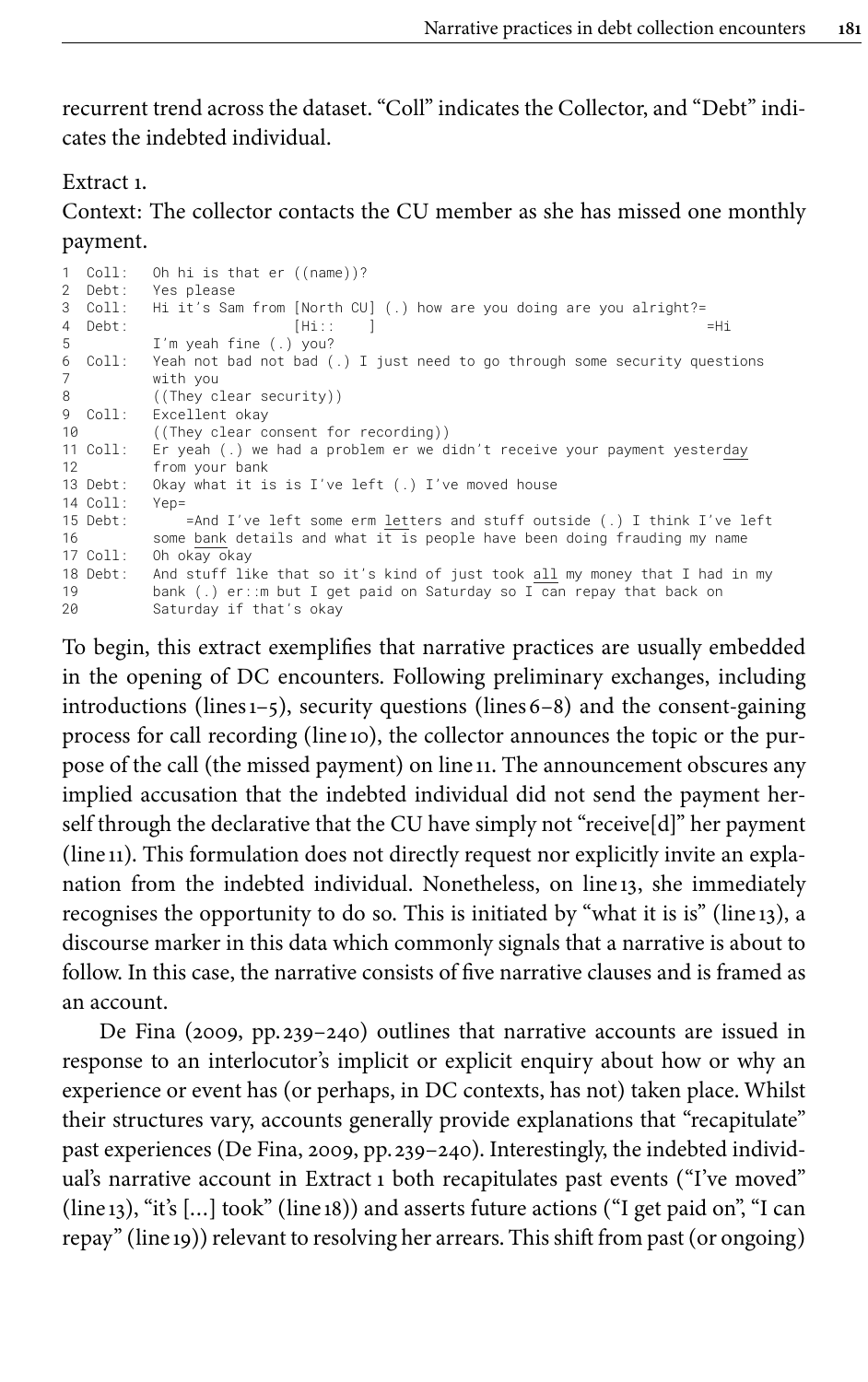predicaments to future events is indicative of a broader pattern of varied temporal displacement in the corpus ([Georgakopoulou,](#page-20-2) 2007).

Through a narrative account about identity theft, the indebted individual displays an affective stance towards the circumstances that have prevented her from making the required payments as unfavourable, undesirable, and unavoidable. Whilst there is some agency encoded in the initial narrative clauses (she "left" bank details at her previous address (lines15–16)), in the subsequent clauses the indebted individual positions herself as agentless. She attributes her dwindled finances to an external antagonist (the identity thieves) and the missed payment is construed as a force beyond her control [\(Nasser & Abouchedid, 2001](#page-21-14)). The indebted individual, thereby, mitigates her responsibility for the debt and encourages the collector to affiliate with her stance.

As well as deflecting responsibility for the missed payment, this narrative account enables the indebted individual to construct a blameless identity (cf. [Van](#page-22-3) [De Mieroop, 2011](#page-22-3)), specifically by positioning herself as a victim of identity fraud. Foregrounding this identity over an alternative, such as being poor with money (cf. "internal" causal attributions for poverty, such as "lack of thrift and proper money management" ([Loix & Pepermans, 2009,](#page-21-15) p. 386)), is part of the recipient design of this narrative account. It construes the teller's actions as acceptable and understandable to the collector to whom the indebted individual is being held accountable. This narrative account is presumably intended to negate any reprimands that the indebted individual might incur for breaking her arrangement with the credit union.

[Extract](#page-9-0) 2 illustrates another instance where an indebted individual's narrative account encourages the collector's affiliation and foregrounds a blameless identity. Here, the indebted individual attributes her inability to make the correct payment to fatalistic reasons, which Loix and Pepermans [\(2009,](#page-21-15) p. 386) assert includes misfortune and ill health. Fatalistic causes are one of the most common external attributions for monies owed in narrative accounts in DC encounters, alongside "structuralistic" ones, which concern, for instance, low income [\(Loix &](#page-21-15) [Pepermans, 2009,](#page-21-15) p. 386).

#### <span id="page-9-0"></span>Extract 2.

Context: The collector contacts another CU member as her standing order is lower than agreed.

```
1 Debt: Hello?
2 Coll: Oh hi is that ((name))
3 Debt: Yeah it is yeah
4 Coll: Hi it's Sam from ((North CU)) are you okay?
5 Debt: Yeah not bad ((coughs))=<br>6 Coll:<br>7 Debt:<br>8 Coll: Yeah I know I can hear i
                                       =That's good=
                                                    =Not very well at the moment
            Yeah I know I can hear it (.) can you confirm your password
9 ((They clear security and consent procedures))
```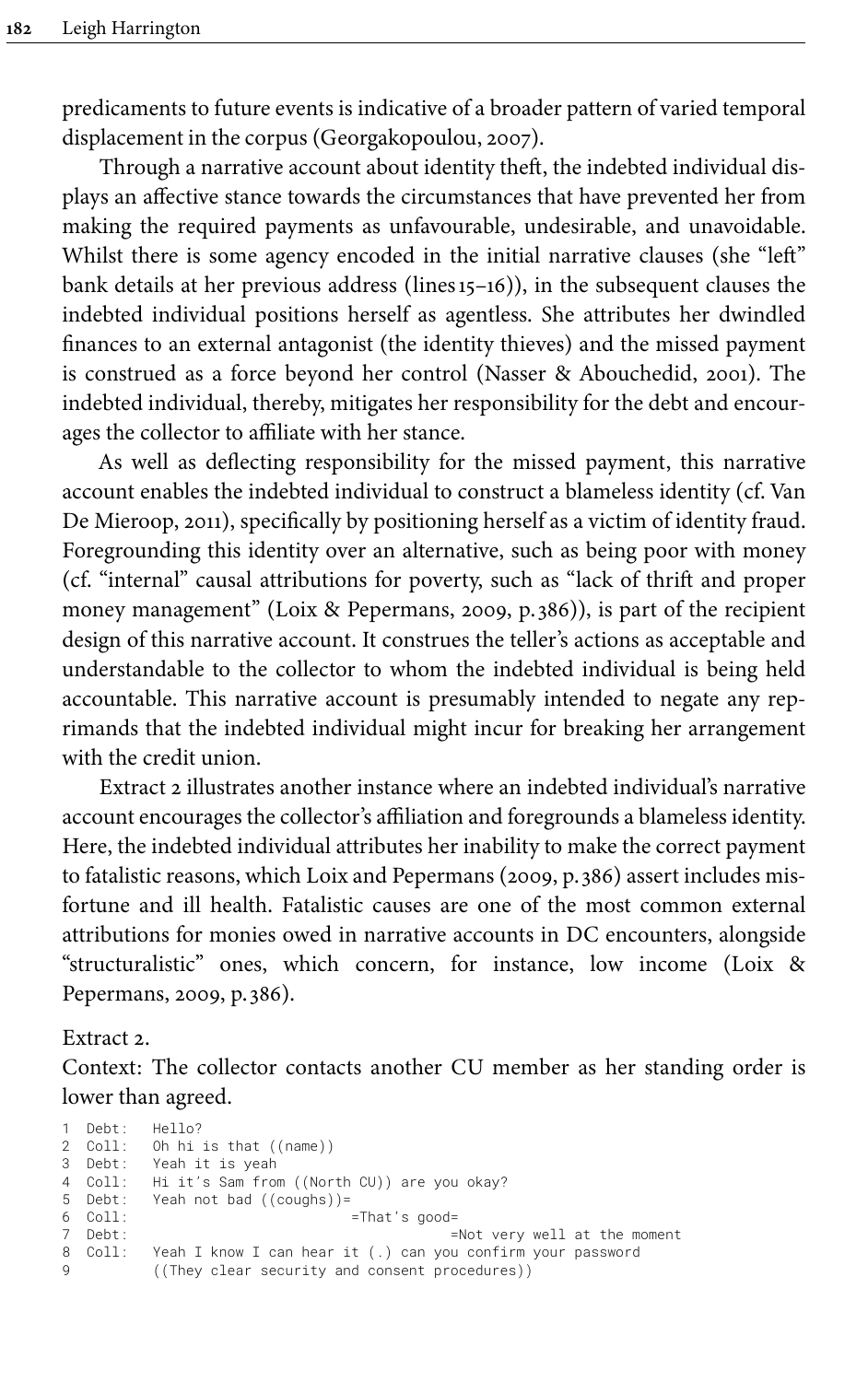| Erm yeah it's just your standing order it's still not the right amount=      |
|------------------------------------------------------------------------------|
| $=$ Yeah                                                                     |
| I know 'cause I've I've been really poorly you see and I you know I've got   |
| to have an operation on me brain and stuff like that and I've got ((medical  |
| condition))                                                                  |
| Ah::: oka okay.                                                              |
| So I'm really down I'm really poorly with it so                              |
| 0kav                                                                         |
| $E:$ ::m can't you do it you know take it out the bank like (.) I don't know |
| how to get in touch with the bank                                            |
|                                                                              |

As in [Extract](#page-8-0) 1, the collector's first utterance is an open-ended declarative that is not a direct invitation to engage in storytelling (line 10). The minimiser "just" and the noun phrase "the right amount" (meaning not enough) mitigates the imposition made to the indebted individual by initially contacting her. Nonetheless, in her next turn, the indebted individual does initiate a short narrative account of why she has paid a reduced amount. Hence, even at their most indirect, the collector's first turns typically primes for indebted individuals' narrative accounts.

As line 7 alludes to, this narrative concerns the indebted individual's ill health (a fatalistic causal attribution). Each narrative clause explains the events and circumstances that have prevented her from altering the standing order. They include past events ("I've been really poorly"), present circumstances and ongoing conditions ("I've got ((medical condition))"), "I'm really down"), and future events ("to have an operation"). The proposed causality between the events that are beyond her control and her mitigated responsibility for the debt is signified by the conjunction "so" that punctuates line 16. As such, as in [Extract](#page-8-0) 1, this narrative account enables the indebted individual to foreground a blameless identity. By negating saying that she could not afford the full payments, she also resists positioning herself with identities characterised by irresponsibility, poverty, and deficit, the latter of which [Reynolds and Taylor \(2005\)](#page-21-16) assert is defined by lack. Through this narrative account, the indebted individual communicates an affective stance towards her predicament that presupposes affiliation from the collector.

[Extract](#page-9-0) 2 also contains evidence of another pattern in the data whereby the collector facilitates the indebted individual's storytelling. The vocal continuers on lines 15 and 17, as aligning moves, demonstrate one way in which the collector supports narrative production and signals understanding in DC encounters (see also [Extract](#page-8-0) 1, lines14 and 17). Building on this, the analysis of [Extracts](#page-10-0) 3 and [4](#page-12-0) will now address how the collector typically orients to indebted individuals' narratives.

#### <span id="page-10-0"></span>Extract 3.

Context: Three consecutive monthly payments are outstanding. The extract begins after security and consent for recording is complete.

1 Coll: The call today is (.) we've not had a payment since July I just wanted to see 2 what your situation was and if there's anything we can do to help you start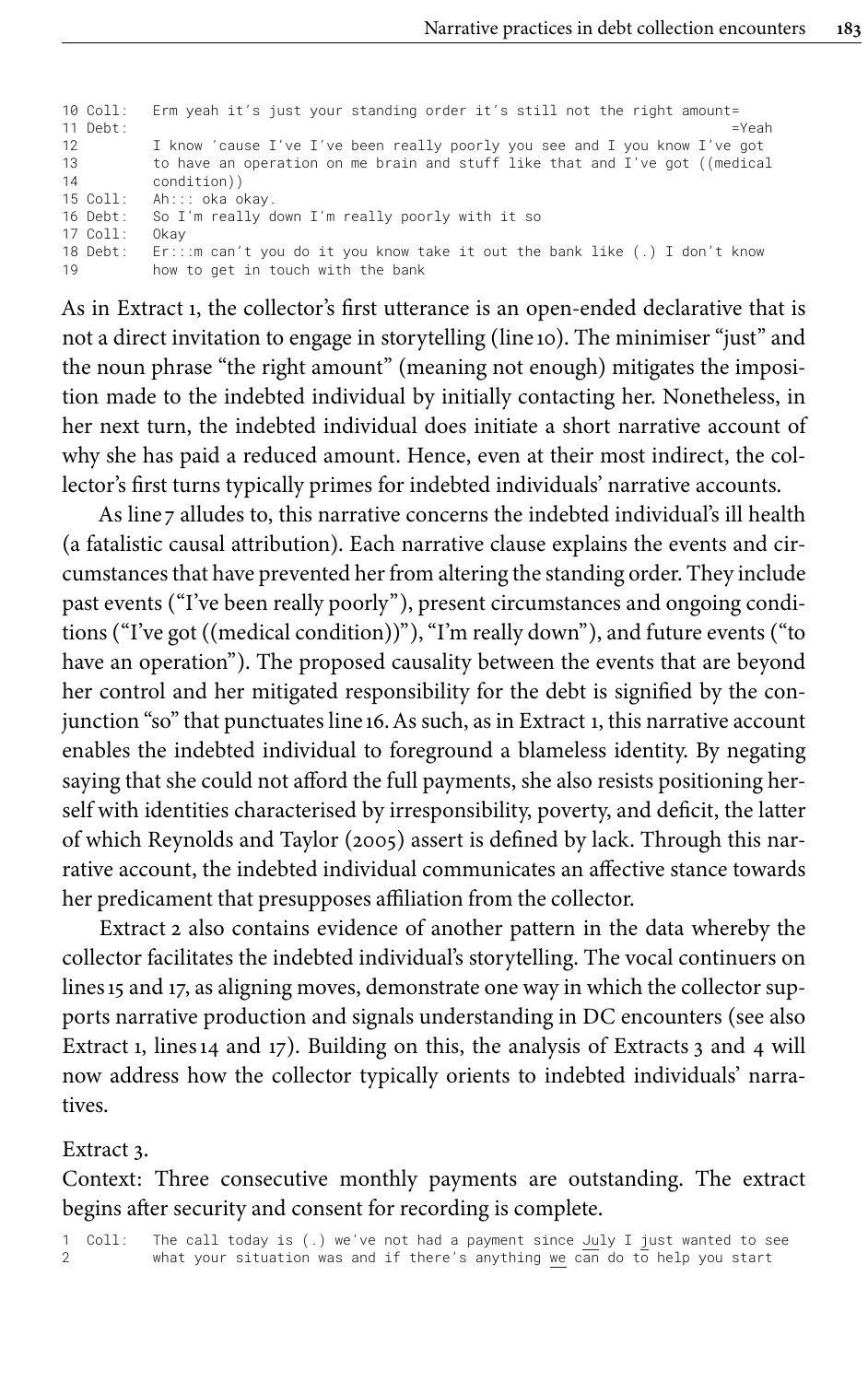|          | making your payments again (.) and get you back on track                      |
|----------|-------------------------------------------------------------------------------|
|          | 4 Debt: I've been in hospital for a bit                                       |
| 5 Coll:  | Right.                                                                        |
| 6 Debt:  | I've had to have blood transfusions and that (.) so: it's not really hit my   |
|          | mind about paying anything at the minute                                      |
| 8 Coll:  | I can appreciate that (.) so is it like an ongoing issue or:: are you kind of |
|          | recovering?                                                                   |
| 10 Debt: | Yeah I've got to go back for tests and things like that                       |
| 11       | ((Debtor's account continues for 3 lines))                                    |
| 12 Coll: | Right okay and are you in receipt of any form of benefit?                     |
| 13 Debt: | Yep                                                                           |
| 14 Coll: | Okay $(.)$ which ones are they                                                |
|          |                                                                               |

In [Extracts](#page-8-0) 1 and [2](#page-9-0), the collector's topic announcements indirectly (though successfully) invited storytelling. In [Extract](#page-10-0) 3, the collector uses the conceptual metaphor seeing is understanding ([Lakoff & Johnson, 2003](#page-21-17)) to elicit a narrative account of the indebted individual's "situation" (lines1–2) more explicitly. This open invitation is framed as being designed to "help" him get "back on track" with his repayments (lines 2-3). On line 4, he obliges, providing another instance of a fatalistic cause of the arrears in question, namely a period in hospital and an ongoing medical issue ("I've got to go back" (lines  $6-10$ )).

The first part of the collector's response to this telling, "I can appreciate that" (line8), is an affiliative move which displays support for the debtor's explanation and endorses his stance towards his situation as unfortunate and undesirable. The collector then issues the open interrogative, "is it like an ongoing issue or:: are you kind of recovering?" (lines 8-9), which elicits a longer turn (truncated in transcript). These kinds of interactive moves by the collector, which align with and support further storytelling, perform important relational work in DC encounters. They afford indebted individuals the agency and interactive space to make longer contributions (see line 11), before the collector then issues more targeted questions about his finances (lines 12 and 14).

In most call centre professional-lay encounters, alignment with a lay-person's extended contributions or tangential talk is highly discouraged because it reduces employees' overall productivity. For instance, [Harrington \(2018\)](#page-20-0) describes how small talk lengthens call times. Consequently, we may expect to find interactive moves that similarly disalign ([Stivers, 2008\)](#page-21-12) with narrative production in DC contexts. However, [Extract](#page-10-0) 3 exemplifies that, in this data, when indebted individuals tell stories about events that have negatively affected them (identity theft, ill health, etc.), the collector's mid-telling responses generally foreground further discussion of their personal circumstances over what is ostensibly the raison d'être of DC encounters: the debt itself. Interview data from both Sam and North CU's general manager illustrate that facilitating these narratives is part of a conscious organisational approach to DC tasks. They both emphasised the importance of listening to the debtor and understanding the problems they may be experiencing by allowing them to explain their circumstances fully. To exemplify, North CU's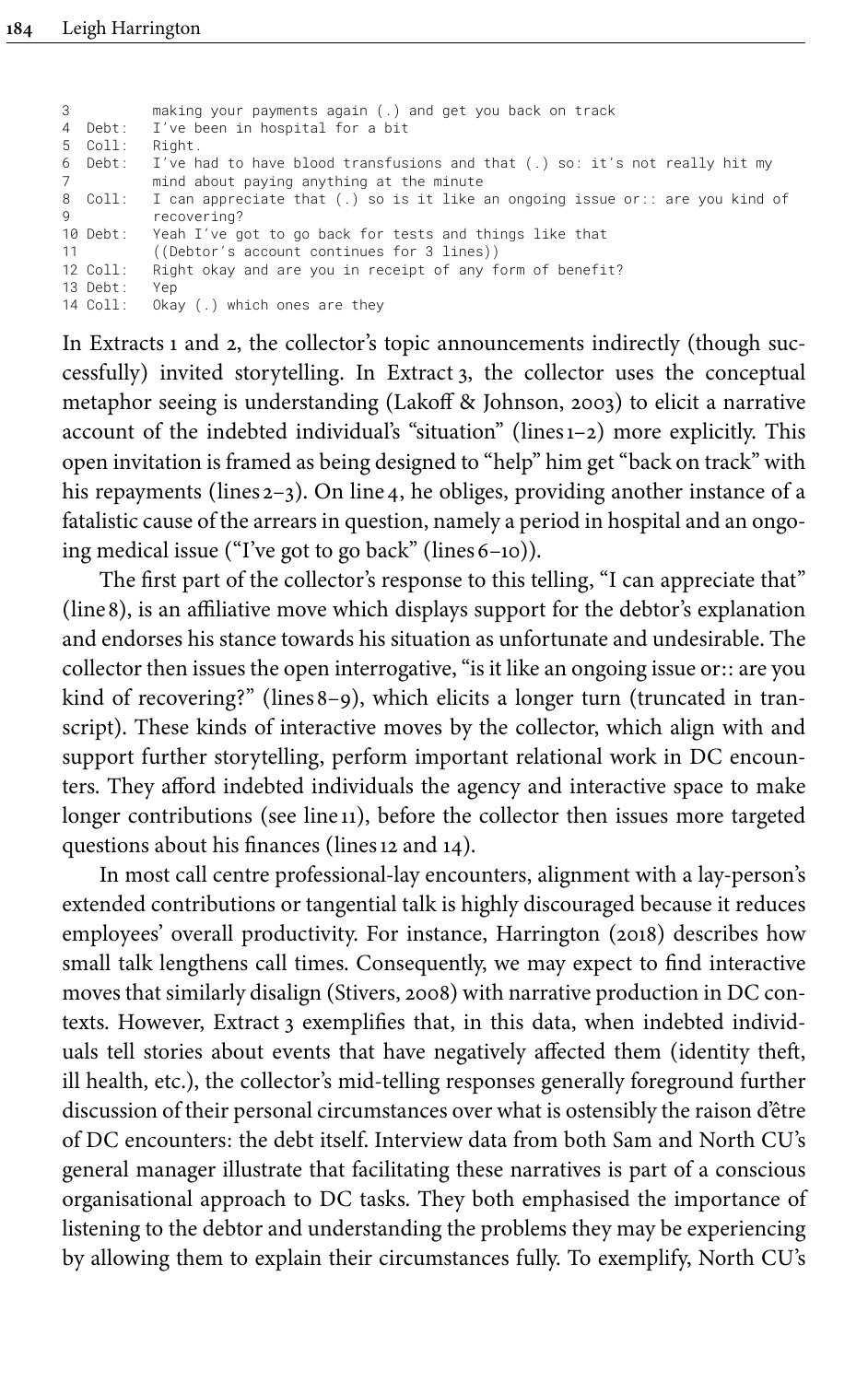general manager commented that: "We work on the fact that we listen […] We try and find out as much about them [indebted individuals] and their situation so that we can put something suitable in place". Likewise, reflecting on his own practices in DC encounters, Sam, the collector explicitly refers to allowing a debtor's "whole story" to unfold and avoiding disaligning moves (i.e. not "butt[ing] in"):

Listening to the customer you know really showing that you're listening to that the problem is […] Yeah don't butt in. Listen to the whole story, see it through, let them get out what they want to say

Clearly, North CU recognise that stories are central to DC encounters and, therefore, how they accommodate them is very important. As such, the collector initially inviting a telling and then supporting that account through aligning and affiliative moves is indicative of North CU's overarching organisational characteristics as a responsible, member-centric lender. These narrative practices are one way in which this organisation's core values and principles are realised in the local professional-lay discourse of DC encounters.

[Extracts](#page-8-0) 1[–3](#page-10-0) illustrated DC encounters where indebted individuals take up the collector's invitations (both implicit and explicit) to use a narrative to explain their missed payments. In [Extract](#page-12-0) 4, however, the indebted individual is more reluctant, or at least less able, to do so.

#### <span id="page-12-0"></span>Extract 4.

Context: The collector contacts an elusive debtor to chase numerous missed payments.

```
1 Coll: Er yeah we've been tryna get hold of you for the past few days=
2 Debt: =Yeah::: I
3 know (1.0) erm I don't even know where to begin or where to start but I'm
4 just having a few financial problems at the moment
5 Coll: Okay okay so what's exactly happened then
6 Debt: Erm basically everything's just got on top of me and I've got bills coming
7 out me ears and yeah just don't know where to begin or where to start.
8 Coll: You know your income (.) is that still the same?
9 Debt: Yeah it's still the same.<br>10 Coll: And are you up to date wi
          And are you up to date with your do you pay council tax?
11 Debt: Er:: I haven't I've had a letter from them today.<br>12 Coll: So you've got arrears with the council tax
          So you've got arrears with the council tax
13 Debt: Yeah<br>14 Coll: A::n
         A::nd what about your rent are you up to date with that
15 Debt: No
16 Coll: Okay er:: (.) have you been in contact with them?
17 Debt: Yeah I've got er I pay ten pounds a week for that
18 ((Discussion of the debtor's circumstances continues for 1 minute 53
19 seconds))
```
Owing to the indebted individual's interruption (line 2), the collector's topic announcement here is incomplete. Such interruptions occurred in the DC encounters dataset when indebted individuals evidenced that they had been anticipating contact from the credit union regarding their missed payments. In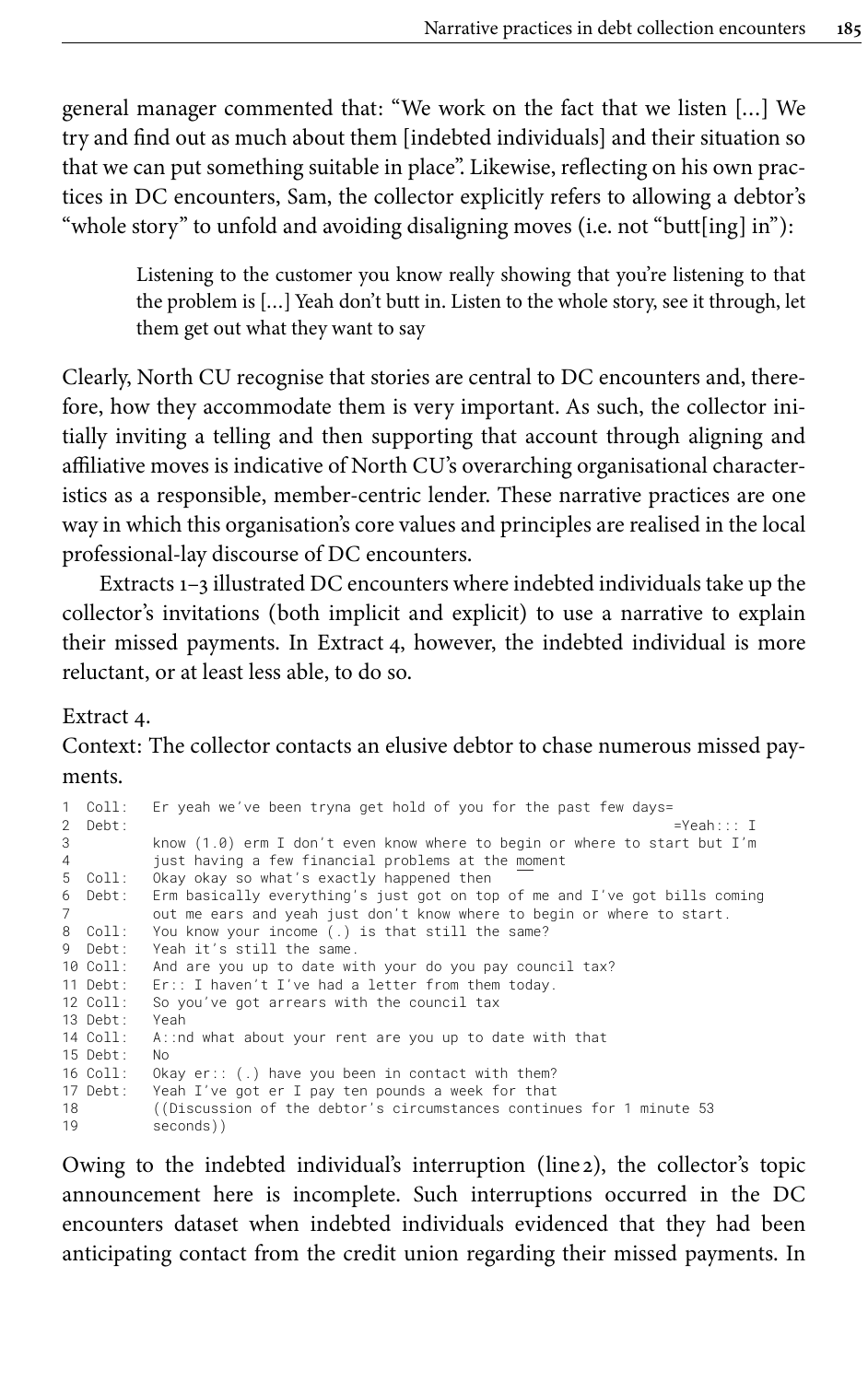this case, the indebted individual acknowledges the collector's previous attempts to contact her with an exasperated "Yeah::: I know" (lines 2–3) (see also [Extract](#page-9-0) 2, lines  $11-12$ ). Though it is incomplete, the collector's topic announcement appears to challenge her cooperation with the credit union by avoiding his previous calls. Whilst this change in formulation is subtle, it does signify an important means by which the narrative practices that are part of the approach to collecting debt may alter as concern for the indebted individuals' arrears becomes more serious (cf. the collector wanting to "help" in [Extract](#page-10-0) 3). (For a full account of the DC process, see [Harrington, 2019\)](#page-20-1).

Unusually, the indebted individual does not provide a narrative account; in fact, she seems unable or perhaps unwilling to make a structured response (line 3, see also line 7). Unlike earlier extracts where debtors detail the specific events that have brought about their arrears, here the indebted individual vaguely refers to her "financial problems" (line4). This is a departure from the typical call opening of DC encounters. With no narrative forthcoming, the collector uses the open interrogative "what's exactly happened then" (line 5) (WH-syntax) to explicitly request an account ([De Fina, 2009\)](#page-19-10). This approach was also highlighted in the interview data; Sam explained that when debtors were being unclear, he would use "a few open-ended questions just to try and really ascertain what's really causing" them problems. This request is met with further reluctance; her response, initiated by the adverb "basically", is brief and exhibits evidence of being overwhelmed by her financial predicament ("everything's just got on top of me" (line6)). As an account is still is not forthcoming, the collector attempts to build a picture of the indebted individual's financial situation; he shifts to using interrogatives that elicit specific pieces of information concerning her financial status (her income, council tax, and rent (lines  $8-16$ )).

[Extract](#page-12-0) 4 illustrates that, in the absence of a readily shared narrative account that the collector would ordinarily facilitate (see [Extracts](#page-8-0) 1–[3\)](#page-10-0), he instead adopts a more active role in reconstructing and co-constructing a version of the events that have led to the indebted individual's financial hardship. The resultant questioning still prioritises gaining a thorough understanding of the indebted individual's personal circumstances over the discussion of the debt itself.

So far, this analysis has established that narrative accounts in DC encounters usually enable indebted individuals to mitigate responsibility for their debt, foreground a blameless identity and, thereby, encourage the collector to affiliate with their stance. The final extract below illustrates a related but slightly different interactional narrative function that was much less common across the 100-call dataset, occurring only a handful of times. It shows that indebted individuals can also explicitly instruct the collector how to orient to their narrative accounts amid their own telling by invoking expected or obligated professional behaviour.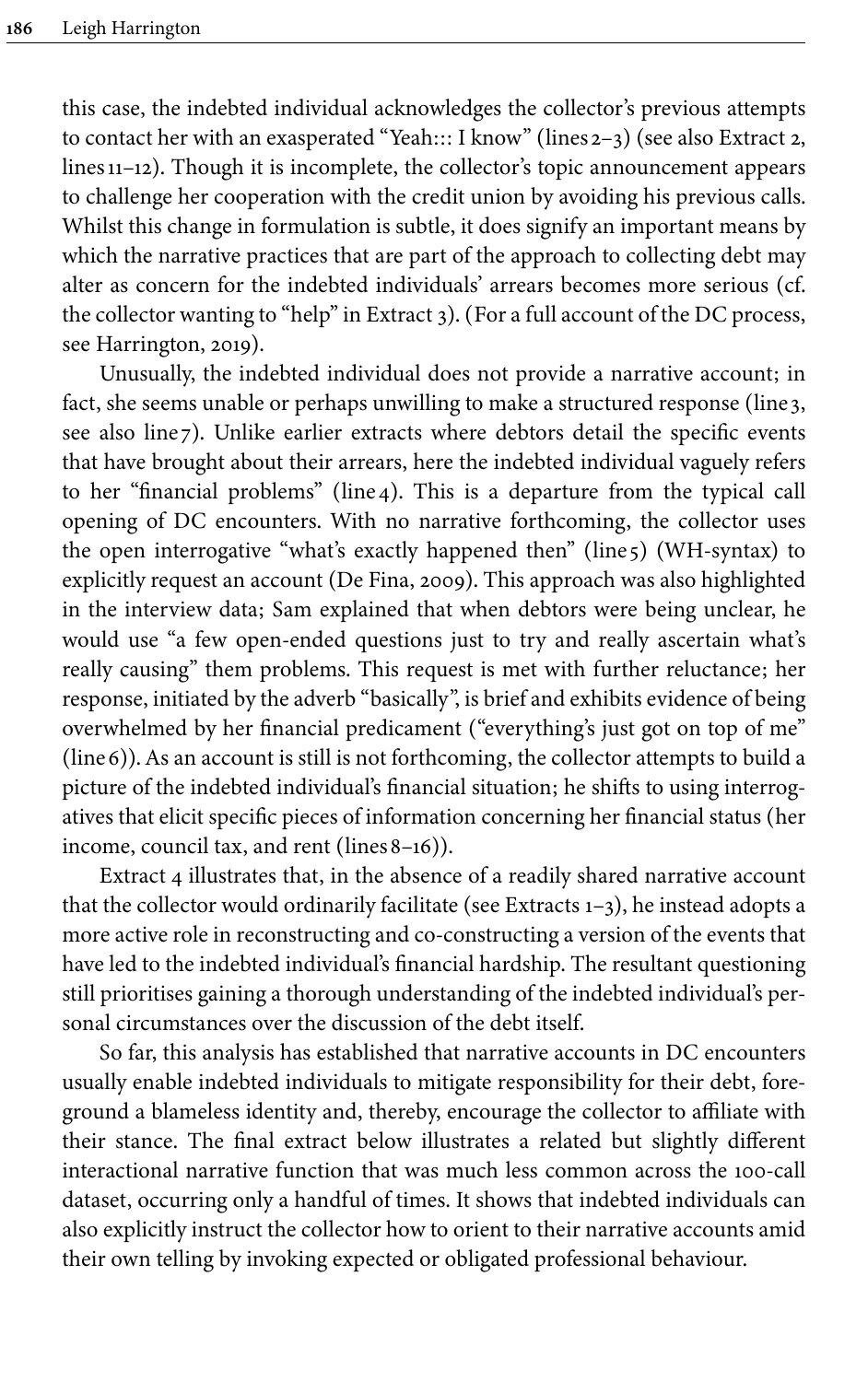# <span id="page-14-0"></span>Extract 5. Context: The collector finally speaks to the member after a fortnight of chasing missed payments.

```
1 Coll: So the reason we've been tryna get hold of you (.) is there's <u>two</u> weekly<br>2 mayments that've been missed and they're outstanding=
              payments that've been missed and they're outstanding=
3 Debt: = yeah = yeah = yeah = yeah = yeah = yeah = yeah = yeah = yeah = yeah = y
4 Coll: [So it's ]
5 Debt: [I know] I need to come in but I've been busy I've been at court \underline{I}'ve been 6
6 poorly
7 Coll: Okay okay
8 Debt: I've I've been caught up myself (.) so I'd have to come in try and come in<br>9 one dav it'd have to be next week because I ant got no money anyway this
9 one day it'd have to be next week because I ant got no money anyway this<br>10 week (.) so it'd definitely have to be next week
10 week (.) so it'd definitely have to be next week<br>11 Coll: That's alright
           That's alright
12 ((46 lines omitted, discussing debtor's past loans and repayment history))
13 Debt: But obviously I do have money every week but like (.) this week I've gone<br>14 and got my kids stuff because they really needed stuff so I'm gonna put
             and got my kids stuff because they really needed stuff so I'm gonna put
15 them first like (.) and you should understand that anyway (.) that I'd always<br>16 but my kids first before any bill or before anybody.
            put my kids first before any bill or before anybody.
17 Coll: Obviously your kids are you know the they're very important and yeah you
18 need to put them first<br>19 (The discussion moves
             ((The discussion moves to resolving the arrears))
```
As is typical of DC encounters, [Extract](#page-14-0) 5 opens with the collector announcing the topic of missed payments. Like [Extract](#page-12-0) 4, the indebted individual evidently anticipates this contact, interrupts him (=Yeah [I know]), and provides a short narrative account (lines 3–10). The narrative progresses from the telling of past events, having been "at court" and been "poorly" (a fatalistic attribution), to the potential future resolution of the debt (lines8–10). As in earlier extracts, by positioning these events as external causes, the indebted individual mitigates responsibility for the missed payments, constructs a blameless identity [\(Van De Mieroop, 2011](#page-22-3)), and encourages the collector's affiliation with her stance [\(Stivers, 2008](#page-21-12)).

Narrative accounts mainly occur in the opening phases of DC encounters. However, in [Extract](#page-14-0) 5, after a substantial passage that diverges from her initial telling, the indebted individual then returns to elaborate on it much later in the encounter. Specifically, she further justifies her missed payments by explaining that she spent her repayment money on her children who "really needed stuff " (line 14). This narrative elaboration marks a shift in the indebted individual's positioning from someone that unfavourable things happen to in the first half of the extract to an agentive decision-maker in the second. The agency she now displays in prioritising her children's needs over repaying the CU (i.e. putting them before "any bill or anybody" (lines 15–16)) constructs her identity as a responsible parent who has acted out of her duty as a mother over her obligation to the CU. This self-characterisation of being "a good person who behave[d] correctly" (a point which Linde ([1993,](#page-21-18) p. 31) asserts all personal narratives are oriented towards) is accepted by the collector who displays the affiliative stance that her children are indeed "important" and come "first" (lines17–18). This extract exemplifies that, in the DC data, indebted individuals commonly place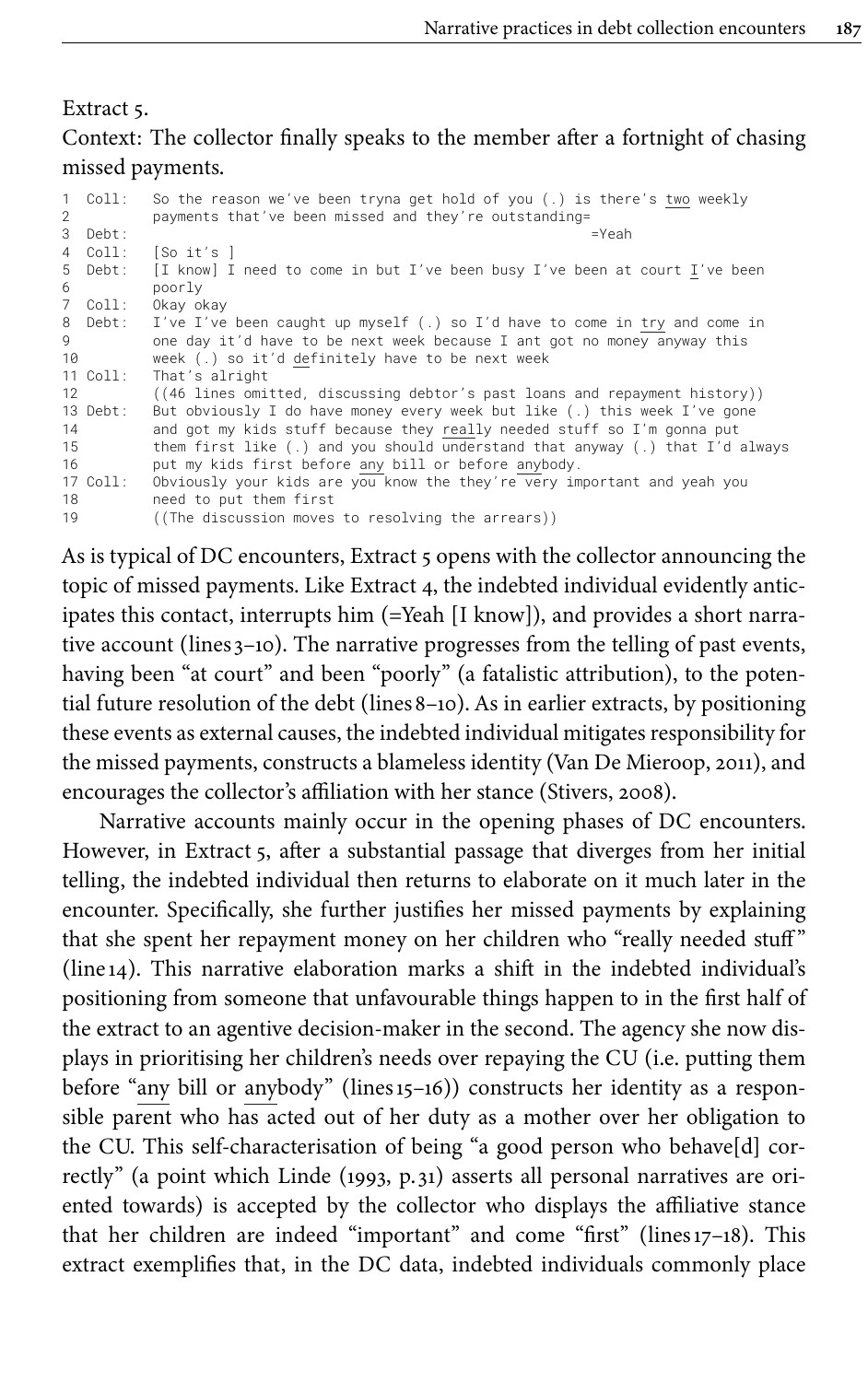the needs of their families, especially their children, at the centre of their narrative accounts. In doing so, they can re-negotiate any blame they incur for their debt as opposed to straightforwardly shifting it onto external attributions (see also, [Van De Mieroop \(2011\)](#page-22-3) who cites a causal relationship between parenthood and poverty in her interview data).

Earlier extracts evidenced indebted individuals implicitly encouraging the collector to affiliate with their stance in the narrative process by explaining their (often unfavourable) circumstances. [Extract](#page-14-0) 5, however, contains the indebted individual explicitly instructing the collector as to how she expects him to respond to her stance ([Stivers, 2008\)](#page-21-12). On line 15, she asserts that the collector "should understand" her choice to prioritise her kids over her credit union payments "anyway". The modal verb "should" overtly signals that she expects the collector (and by extension the CU) to affiliate with her decision. As she acted responsibly and in the interests of her children, the collector is also morally obligated to affiliate with these actions. In this narrative practice, the indebted individual, much like the collector in [Extracts](#page-8-0) 1–[4](#page-12-0), invokes North CU's debtor-centric focus by foregrounding the discussion of her personal situation over her debt itself. The modal here also carries evaluative weight. It implies a deficiency in the collector's professional behaviour if he were to disaffiliate with her stance, as his actions will be measured against a standard of expected debtor-centric behaviour.

#### **Discussion and conclusions**

This article set out to explore (1) how a debt collector (a professional) oriented to indebted individuals' (lay-people's) narratives in debt collection encounters and (2) the interactive functions of indebted individuals' narratives in this context.

It has identified two important sites where the collector's orientation to narrative was observable (research question 1). The collector's initial utterances primed for narrative tellings either by implicit invitation or by directly requesting an explanation. How invitations were formulated, such as whether the collector downplayed the arrears, offered to help the debtor, or challenged their elusiveness, was informed by the level of concern for the debt in question. The collector's orientation was also observable in his mid-telling responses ([Stivers, 2008\)](#page-21-12), which typically affiliated with the indebted individuals' stances and aligned with the storytelling process through open questions and vocal continuers. Where narratives were not forthcoming, the collector worked with the debtor to reconstruct and coconstruct a comparable version of events. Overall, the collector afforded indebted individuals interactive space and agency, and foregrounded concern for their personal problems over their debt.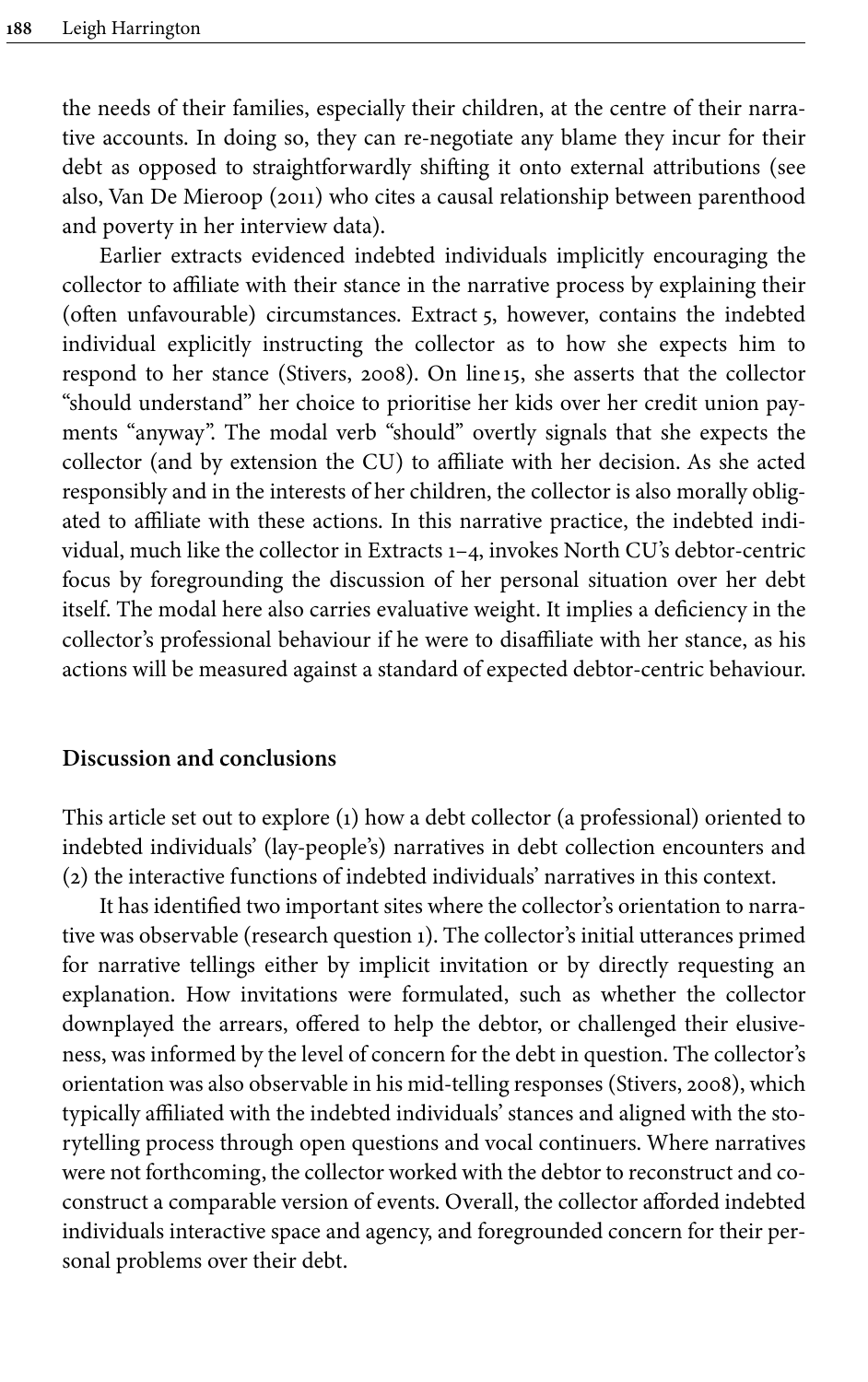These findings are significant for two reasons. Firstly, the collector's debtorcentric narrative practices provide empirical evidence of DC being performed with respect, empathy, and compassion for indebted individuals (see [Harrington,](#page-20-1) [2019\)](#page-20-1). This offers an alternative characterisation of DC communication to those that assert that it prototypically imposes on debtors [\(Harrington, 2018\)](#page-20-0). Additional, non-interactive data would be required to determine whether indebted individuals' experiences of this debtor-centric DC communication aligned with the unpleasant and threatening experiences of DC that have been reported in previous research ([Custers, 2017\)](#page-19-7). Secondly, that indebted individuals' narratives, as tangential talk or possibly extended turns, were readily invited and facilitated is non-standard practice in most call centres where brevity and productivity takes precedence (Belt et [al., 2002](#page-19-9); [Harrington, 2018;](#page-20-0) [Hultgren, 2011\)](#page-20-16).

These findings also have implications for narrative research in organisational contexts. It highlights that analysing narrative practices in professional-lay encounters, particularly how professionals orient to lay-people's stories, is an innovative and valuable method for understanding an organisation's core values and principles. For instance, whether professionals generally align and affiliate or disalign and disaffiliate may be indicative of how that organisation regards and treats its members, customers, or debtors. In DC encounters, the collector inviting, facilitating and supporting narrative accounts was an important way in which North CU's underpinning ethical, responsible and member-centric values were realised in local DC discourse. Though the analysis was based on North CU's sole collector, interview data attested to the fact that these narrative practices were part of a conscious organisational approach to collecting debt that stemmed from North CU's fundamental values.

A small stories approach, which conceptualises narrative as a form of social practice, enables these narrative practices to be understood as organisational values "in action" in professional lay-discourse. As Gabriel ([2015](#page-20-7), p. 276) asserts, in this perspective narrative is not "something that happens inside a given box called an organization, but as something that serves to construct the box itself". As such, narrative practices do not exist in a vacuum, merely reflecting organisational values; they are both inextricably shaped by and shape the context in which they occur. Consequently, the collector's narrative practices in DC encounters were both informed by North CU's organisational values and, crucially, instantiated and were constitutive of them. Interestingly, these debtor-centric responsibilities were also invoked in an indebted individual's own narrative practices that implied the collector's moral obligation to affiliate with their stance. As such, an organisation's values may also be seen "in action" in professional-lay encounters when lay-people appeal to a set of expected professional behaviours in their own narrative process.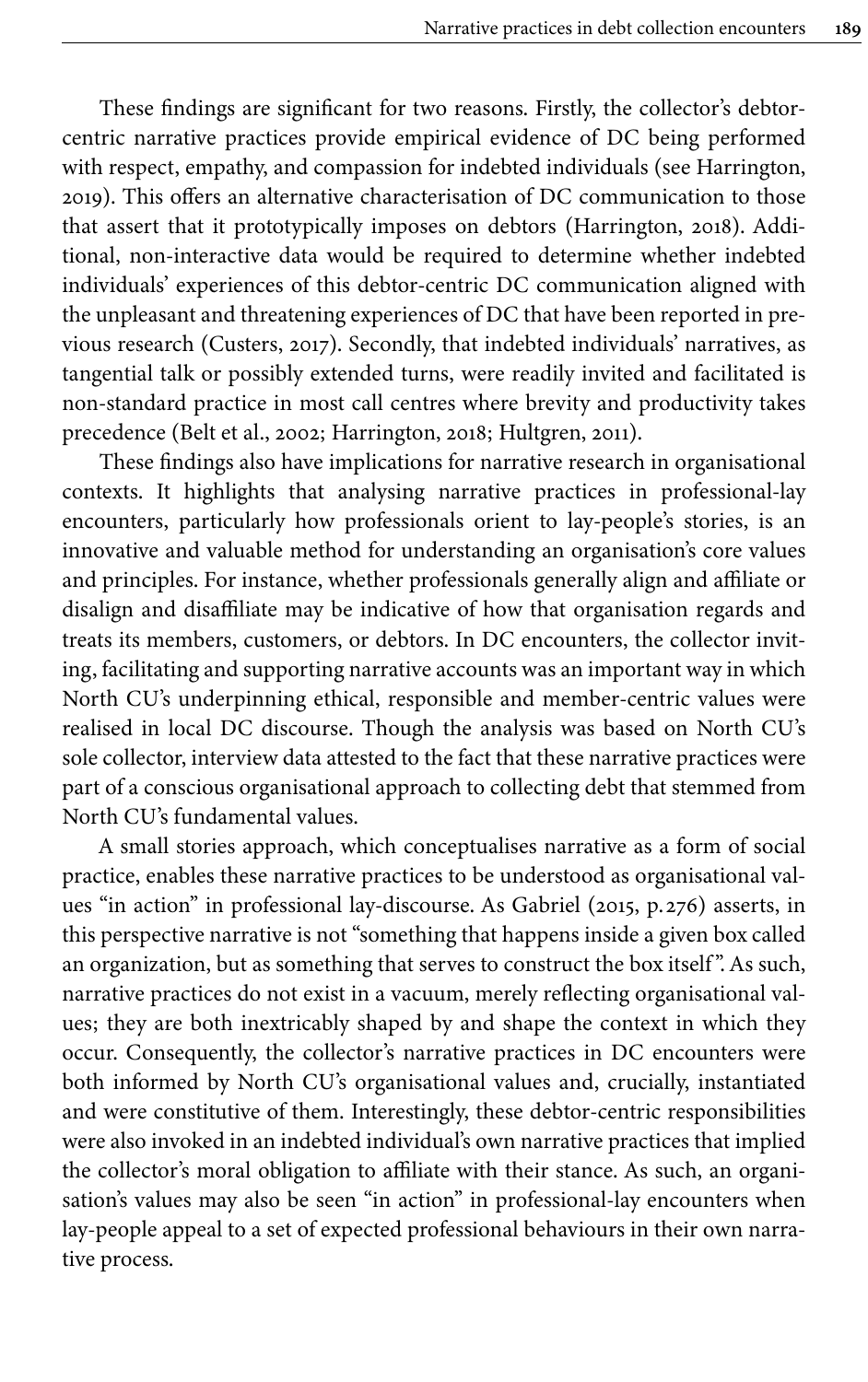DC encounters are little explored interactive contexts that are distinct from other professional-lay interactions ([Harrington, 2018,](#page-20-0) [2019](#page-20-1)). As this study has been the first to consider narrative practices in this context, as per research question (2), there are important observations about the form and functions of the indebted individuals' narratives.

Following the collector's (implicit or explicit) invitations, indebted individuals generally told narratives at the start of DC encounters, though they could also elaborate on them later in the interaction. Owing to space constraints, the narratives presented in this article were relatively short. Elsewhere in the dataset, however, these stories were extended turns that lasted for minutes at a time. Indebted individuals framed their narratives as accounts that generally explained the events or circumstances that had led to their arrears. Though these accounts did recapitulate past experiences [\(De Fina, 2009\)](#page-19-10), they also told of ongoing and future events and predicaments. This varied temporal displacement ([Georgakopoulou,](#page-20-2) [2007\)](#page-20-2) may be symptomatic of DC encounters themselves as they inherently discuss events or actions that have already happened (or have not) and negotiate those that are impending or hypothetical. This displacement also illustrates that, in reality, financial hardship is not merely a discrete retrospective incident for those in debt, but an ongoing, and perhaps, a prolonged or seemingly endless struggle, which can entail vicious cycles of borrowing [\(Custers, 2017\)](#page-19-7)

Through short narrative accounts, as social practices [\(Georgakopoulou, 2015](#page-20-5); [Mishler, 1995](#page-21-1)), indebted individuals also carried out important interactional, social, and relational work in DC encounters. This analysis identified three recurring narrative functions. Firstly, as accounts, which usually involve explanations [\(De Fina, 2009](#page-19-10)), these narratives mitigated, if not completely shifted, responsibility for the debt away from indebted individuals. As Van De Mieroop [\(2011](#page-22-3), p. 584) observed of accounts in her interview data with "poor people", with "different levels of explicitness" the indebted individuals in DC encounters also demonstrated "that they are not to be blamed for their situation". Through passive formulations, debtors positioned themselves as agentless recipients of bad events, which were ordinarily attributed to external causes beyond their control [\(Loix & Pepermans,](#page-21-15) [2009](#page-21-15); [Nasser & Abouchedid, 2001](#page-21-14)). This mitigation also attempted to negate any reprimands indebted individuals incurred by breaking their repayment arrangements.

Secondly, narrative accounts carried out important identity work for indebted individuals in DC encounters. The identities that were constructed, such as being blameless or a victim, were recipient designed [\(De Fina, 2009\)](#page-19-10) to be acceptable to collector to whom indebted individuals were accountable for their debt. Constructing a responsible parent identity was the exception to indebted individuals positioning themselves as agentless; in these cases, they were construed as agen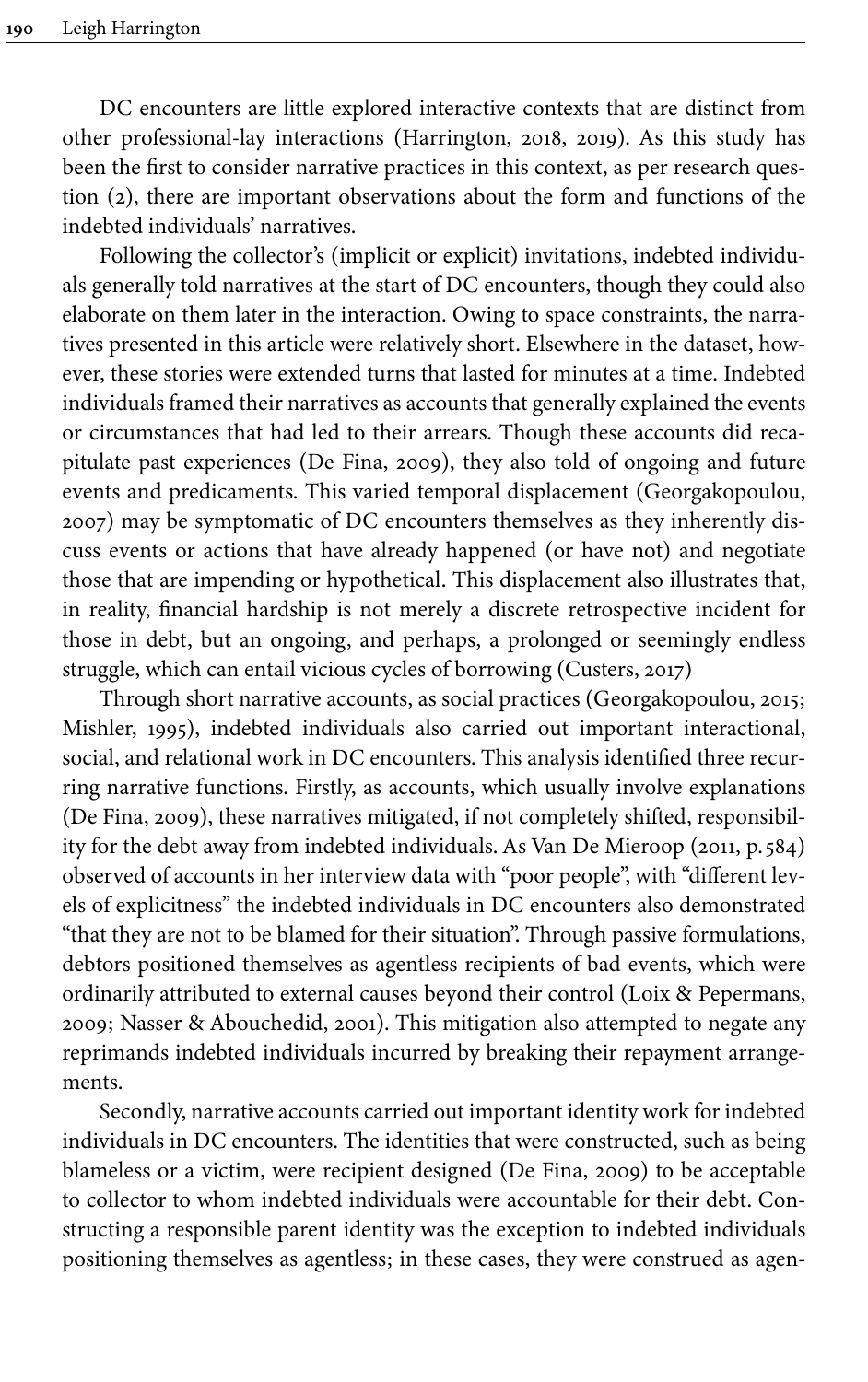tive but simply doing the right thing by their children. These narratives also enabled indebted individuals to resist categorisation with identities characterised by irresponsibility, financial incompetence, and deficit [\(Reynolds & Taylor, 2005\)](#page-21-16). As these findings mirror [Van De Mieroop's \(2011\)](#page-22-3) observations in research interviews with "poor people", this points to a consistency in the identity work that indebted individuals carry out through narrative accounts across interactive contexts.

Thirdly, through narrative accounts, indebted individuals routinely displayed affective stances towards their circumstances that encouraged affiliation from the collector. This narrative function reflects Orthaber and Márquez-Reiter's [\(2011](#page-21-10), p. 3861) findings in call centre complaints calls that, through stories, "tellers communicate their stance towards what they are reporting with a view to getting the listener to affiliate with the complaint". Further research is needed to determine how pervasive a feature lay-people encouraging professionals to affiliate with their stances may be in other professional-lay contexts. This debt collection data demonstrates that, less commonly, lay-people can also *explicitly* instruct professionals to affiliate with them by invoking their moral or professional obligation to do so or by implying a deficiency if they do not.

Finally, as Van De Mieroop [\(2012](#page-22-4), [2011](#page-22-3)) has shown, narrative analysis offers an innovative and promising avenue for investigating important issues relating to financial hardship. With an increase of personal debt in the UK [\(National](#page-21-19) [Debtline, 2019](#page-21-19)), that may well be exacerbated in the coming years by the ongoing Coronavirus pandemic, there is an increasing need to both understand and evaluate how organisations recover money, both locally and globally. Through a small stories approach, the analysis of narrative practices in DC encounters, particularly investigations of (dis)alignment and (dis)affiliation, provides one fruitful and fascinating means to do so. Almost certainly not all organisations will have the same ethical, responsible, inclusive, and debtor-centric approach to DC that has been identified here. As this study has evidenced that narratives in DC contexts entail complex negotiations of agency, blame, responsibility, and identity, further narrative analysis will provide valuable insights into the experiences of the over-indebted as they navigate the negative social and personal effects of financial hardship, including shame, social stigma, and poor mental health ([Chase &](#page-19-11) [Walker, 2015](#page-19-11)).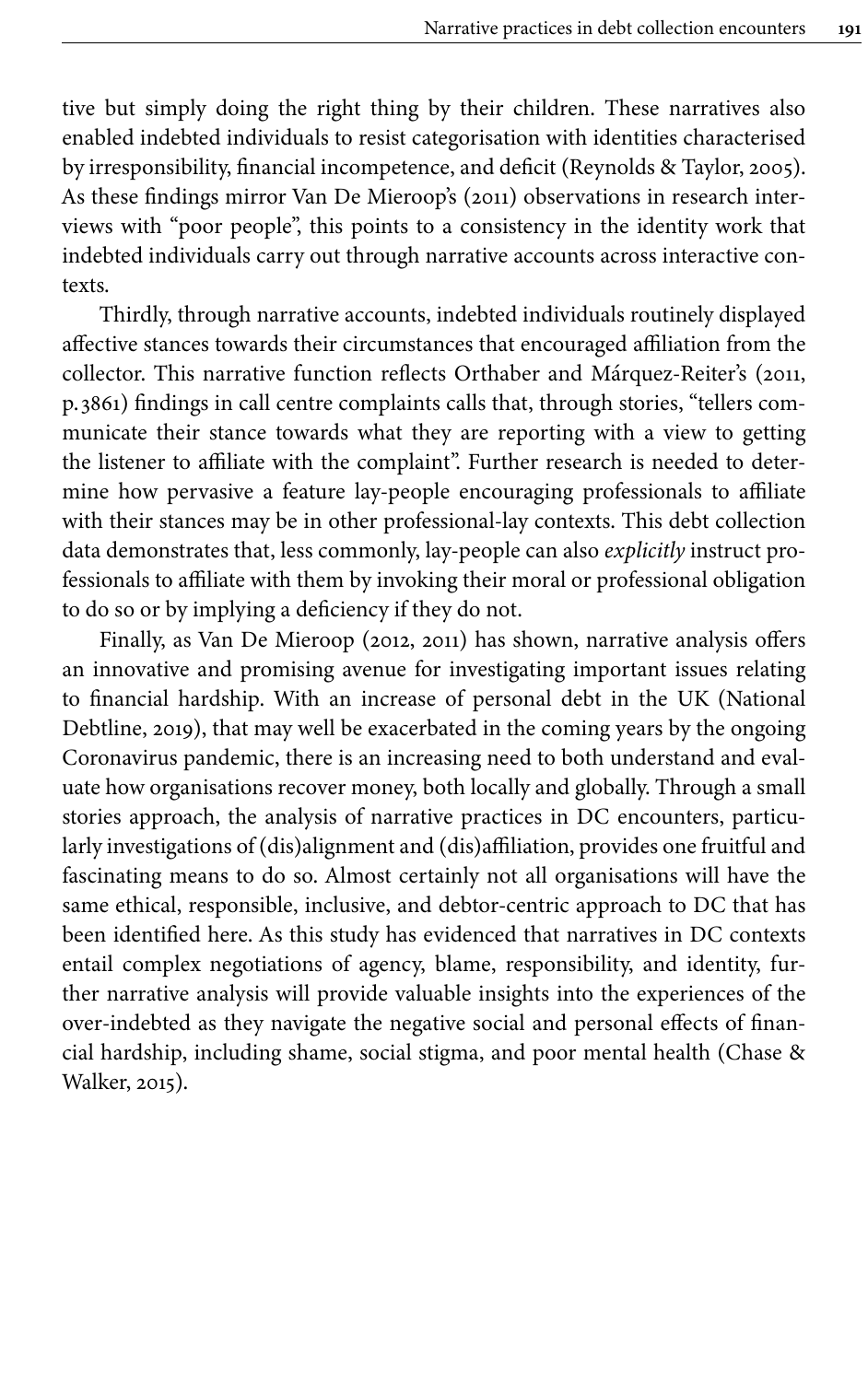# **Funding**

<span id="page-19-12"></span>This research was funded by Research England (E3 Fund). The data underpinning this article was collected during an Economic and Social Research Council funded studentship at the Uni-versity of Nottingham [grant number [ES/J500100/1\]](#page-19-12).

# **Acknowledgements**

I would like to thank North CU for their cooperation with this research and the reviewers of this paper for their invaluable feedback.

# **References**

- <span id="page-19-9"></span>Belt, V., Richardson, R., & Webster, J. (2002). Women, social skill and interactive service work in telephone call centres. *New Technology, Work and Employment*, *17*(1), 20–34. [https://doi.org/10.1111/1468-005X.00091](https://doi.org/10.1111%2F1468-005X.00091)
- <span id="page-19-6"></span>Cameron, D. (2000). Styling the worker: Gender and the commodification of language in the globalized service economy. *Journal of Sociolinguistics*, *4*(3), 323–347. [https://doi.org/10.1111/1467-9481.00119](https://doi.org/10.1111%2F1467-9481.00119)
- <span id="page-19-11"></span>Chase, E., & Walker, R. (2015). The "shame" of shame: Experiences of people living in poverty in Britain. In E. Chase & G. Bantebya-Kyomuhendo (Eds.), *Poverty and shame: Global experiences* (pp. 161–174). Oxford University Press.
- <span id="page-19-5"></span>Clifton, J., Schnurr, S., & Van De Mieroop, D. (2020). *The language of leadership narratives: A social practice perspective*. Routledge.
- <span id="page-19-2"></span>Coates, J. (1996). *Women talk. Conversation between women friends*. Blackwell.
- <span id="page-19-4"></span>Colon-Aguirre, M. (2015). Knowledge transferred through organizational stories: A typology. *Library Management*, *36*(6–7), 421–433. [https://doi.org/10.1108/LM-06-2014-0073](https://doi.org/10.1108%2FLM-06-2014-0073)
- <span id="page-19-7"></span>Custers, A. (2017). Falling behind: Debtors' emotional relationships to creditors. In A. Mooney & E. Sifaki (Eds.), *The language of money and debt* (pp. 163–185). Palgrave Macmillan. [https://doi.org/10.1007/978-3-319-57568-1\\_7](https://doi.org/10.1007%2F978-3-319-57568-1_7)
- <span id="page-19-8"></span>Department for Work and Pensions. (2013, April 16). *Credit union £38 million expansion deal signed*. UK Government Website. [https://www.gov.uk/government/news/credit-union-38](https://www.gov.uk/government/news/credit-union-38-million-expansion-deal-signed) [-million-expansion-deal-signed](https://www.gov.uk/government/news/credit-union-38-million-expansion-deal-signed)
- <span id="page-19-10"></span>De Fina, A. (2009). Narratives in interview: The case of accounts. *Narrative Inquiry*, *19*(2), 233–258. [https://doi.org/10.1075/ni.19.2.03def](https://doi.org/10.1075%2Fni.19.2.03def)
- <span id="page-19-0"></span>De Fina, A., & Georgakopoulou, A. (2008). Analysing narratives as practices. *Qualitative Research*, *8*(3), 379–387. [https://doi.org/10.1177/1468794106093634](https://doi.org/10.1177%2F1468794106093634)
- <span id="page-19-3"></span>De Fina, A., & Georgakopoulou, A. (2015). Introduction. In A. De Fina & A. Georgakopoulou (Eds.), *The handbook of narrative analysis* (pp. 1–17). Wiley Blackwell.
- <span id="page-19-1"></span>De Fina, A., & Johnstone, B. (2015). Discourse analysis and narrative. In D. Tannen, H.E. Hamilton, & D. Schiffrin (Eds.), *The handbook of discourse analysis* (pp. 152–167). Wiley Blackwell.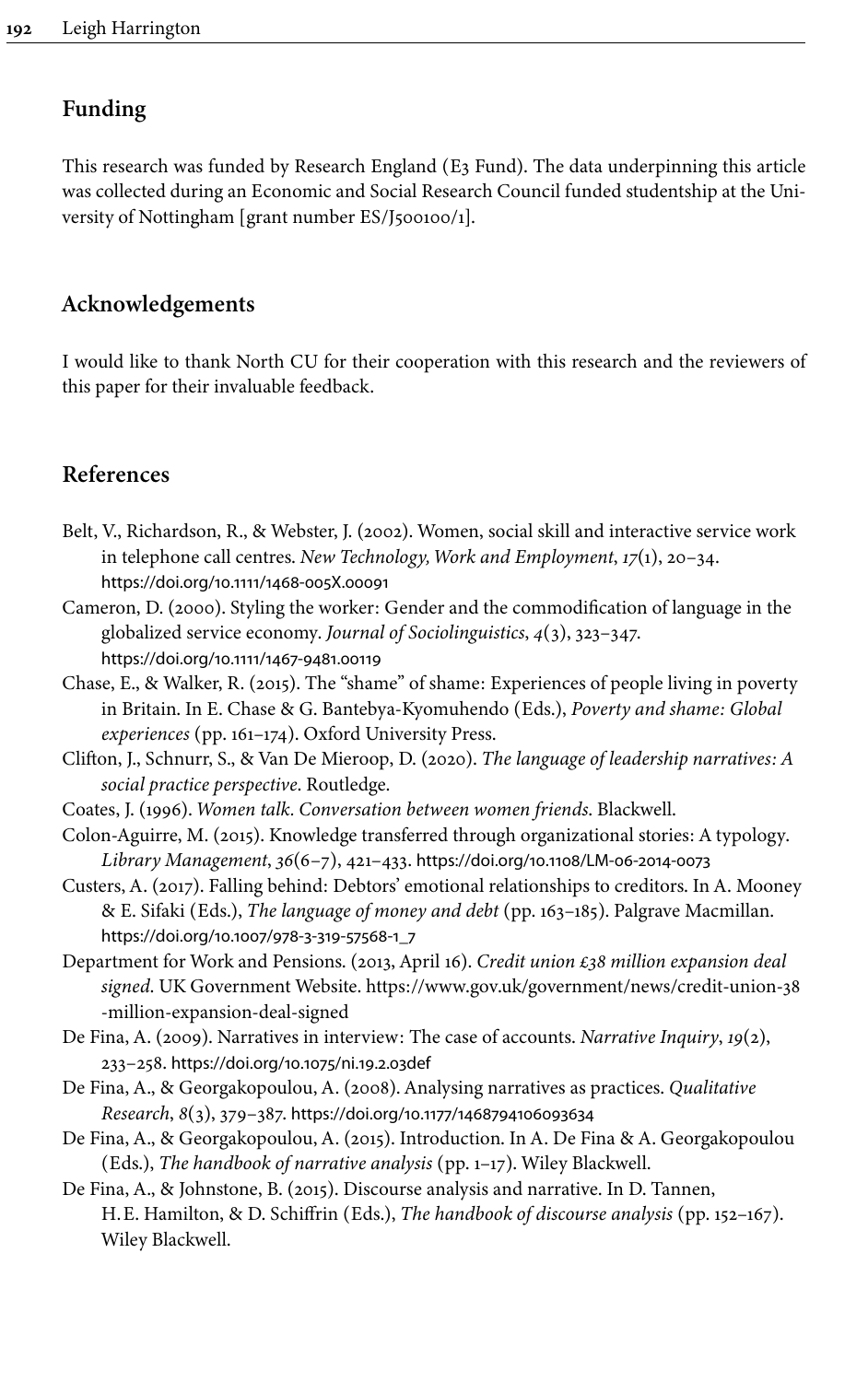- <span id="page-20-6"></span>De Fina, A., Schiffrin, D., & Bamberg, M. (2006). Introduction. In A. De Fina, D. Schiffrin, & M. Bamberg (Eds.), *Discourse and identity* (pp. 1–23). Cambridge University Press. [https://doi.org/10.1017/CBO9780511584459.002](https://doi.org/10.1017%2FCBO9780511584459.002)
- <span id="page-20-13"></span>Emerson, T., Harrington, L., Mullany, L., Atkins, S., Churchill, D., Winter, R., & Patel, R. (2020). Learning to manage rapport in GP trainee encounters. In D. Archer, K. Grainger, & P. Jagodzinski (Eds.), *Politeness in professional contexts* (pp. 25–54). John Benjamins. [https://doi.org/10.1075/pbns.311.02eme](https://doi.org/10.1075%2Fpbns.311.02eme)

<span id="page-20-15"></span>Find Your Credit Union. (2019, June 20). *About credit unions*. [https://www](https://www.findyourcreditunion.co.uk/about-credit-unions/) [.findyourcreditunion.co.uk/about-credit-unions/](https://www.findyourcreditunion.co.uk/about-credit-unions/)

<span id="page-20-3"></span>Freeman, M. (2006). Life 'on holiday'? In defense of big stories. *Narrative Inquiry*, *16*(1), 131–138. [https://doi.org/10.1075/ni.16.1.17fre](https://doi.org/10.1075%2Fni.16.1.17fre)

<span id="page-20-7"></span>Gabriel, Y. (2015). Narratives and stories in organizational life. In A. De Fina & A. Georgakopoulou (Eds.), *The handbook of narrative analysis* (pp. 275–293). Wiley Blackwell.

<span id="page-20-4"></span>Georgakopoulou, A. (2006). Thinking big with small stories in narrative and identity analysis. *Narrative Inquiry*, *16*(1), 122–130. [https://doi.org/10.1075/ni.16.1.16geo](https://doi.org/10.1075%2Fni.16.1.16geo)

<span id="page-20-2"></span>Georgakopoulou, A. (2007). *Small stories, interaction and identities*. John Benjamins. [https://doi.org/10.1075/sin.8](https://doi.org/10.1075%2Fsin.8)

- <span id="page-20-5"></span>Georgakopoulou, A. (2015). Small stories research. In A. De Fina & A. Georgakopoulou (Eds.), *The handbook of narrative analysis* (pp. 255–271). Wiley Blackwell.
- <span id="page-20-14"></span>Grainger, K.P., Masterson, S., & Jennings, M. (2005). "Things aren't the same, are they?": The management of bad news delivery in the discourse of stroke care. *Communication & Medicine*, *2*, 35–44. [https://doi.org/10.1515/come.2005.2.1.35](https://doi.org/10.1515%2Fcome.2005.2.1.35)

<span id="page-20-0"></span>Harrington, L. (2018). "Helping you to pay us": Rapport management in debt collection call centre encounters. *Journal of Politeness Research*, *14*(2), 193–223. [https://doi.org/10.1515/pr-2018-0013](https://doi.org/10.1515%2Fpr-2018-0013)

- <span id="page-20-1"></span>Harrington, L. (2019). Facework and (im)politeness in professional communication: An analysis of debt collection encounters [Doctoral dissertation, University of Nottingham]. Nottingham eTheses. <http://eprints.nottingham.ac.uk/59438/>
- <span id="page-20-11"></span>Haworth, K. (2017). The discursive construction of evidence in police interviews: Case study of a rape suspect. *Applied Linguistics*, *38*(2), 194–214. [https://doi.org/10.1093/applin/amv009](https://doi.org/10.1093%2Fapplin%2Famv009)
- <span id="page-20-12"></span>Heffer, C. (2010). Narrative in the trial: Constructing crime stories in court. In M. Coulthard & A. Johnson (Eds.), *The Routledge handbook of forensic linguistics* (pp. 199–217). Routledge. [https://doi.org/10.4324/9780203855607.ch14](https://doi.org/10.4324%2F9780203855607.ch14)

<span id="page-20-9"></span>Heinrichsmeier, R. (2012). "What we're going to be doing": Small stories and the "doing" of institutional identity by guides of working visitor attractions. *Narrative Inquiry*, *22*(2), 384–404. [https://doi.org/10.1075/ni.22.2.10hei](https://doi.org/10.1075%2Fni.22.2.10hei)

- <span id="page-20-10"></span>Holmes, J., & Marra, M. (2005). Narrative and the construction of professional identity in the workplace. In J. Thornborrow & J. Coates (Eds.), *The sociolinguistics of narrative* (pp. 193–213). John Benjamins. [https://doi.org/10.1075/sin.6.10hol](https://doi.org/10.1075%2Fsin.6.10hol)
- <span id="page-20-16"></span>Hultgren, A.K. (2011). Building rapport with customers across the world: The global diffusion of a call centre speech style. *Journal of Sociolinguistics*, *15*, 36–64. [https://doi.org/10.1111/j.1467-9841.2010.00466.x](https://doi.org/10.1111%2Fj.1467-9841.2010.00466.x)
- <span id="page-20-8"></span>Humphreys, M., & Brown, A.D. (2002). Narratives of organizational identity and identification: A case study of hegemony and resistance. *Organization Studies*, *23*, 421–447. [https://doi.org/10.1177/0170840602233005](https://doi.org/10.1177%2F0170840602233005)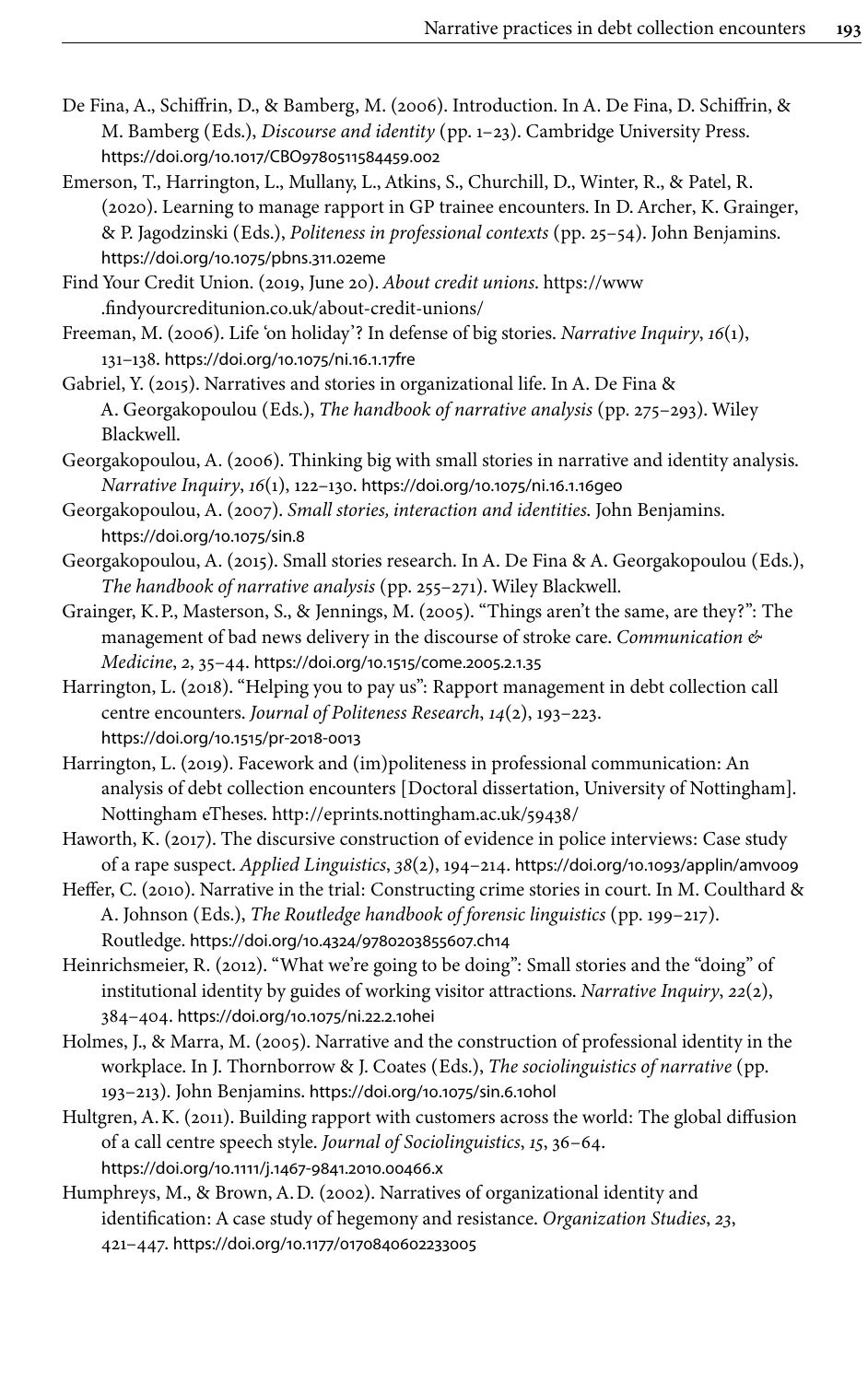- <span id="page-21-9"></span>Jagodzinski, P. (2013). Impoliteness strategies in a British airline call centre: A pragmatic analysis of customer service interactions [Unpublished doctoral dissertation]. Adam Mickiewicz University.
- <span id="page-21-0"></span>Labov, W., & Waletzky, J. (1966). Narrative analysis: Oral versions of personal experience. In J. Helm (Ed.), *Essays on the verbal and visual arts* (Vol. *7*, pp. 12–44). University of Washington Press.

<span id="page-21-17"></span>Lakoff, G., & Johnson, M. (2003). *Metaphors we live by*. University of Chicago Press. [https://doi.org/10.7208/chicago/9780226470993.001.0001](https://doi.org/10.7208%2Fchicago%2F9780226470993.001.0001)

- <span id="page-21-18"></span>Linde, C. (1993). *Life stories: The creation of coherence*. Oxford University Press.
- <span id="page-21-15"></span>Loix, E., & Pepermans, R. (2009). A qualitative study on the perceived consequences of poverty. *Applied Psychology*, *58*(3), 385–402. [https://doi.org/10.1111/j.1464-0597.2009.00397.x](https://doi.org/10.1111%2Fj.1464-0597.2009.00397.x)

<span id="page-21-11"></span>Márquez-Reiter, R. (2009). How to get rid of a telemarketing agent? Facework strategies in an intercultural service call. In F. Bargiela-Chiappini & M. Haugh (Eds.), *Face, communication and social interaction* (pp. 55–77). Equinox.

<span id="page-21-2"></span>Marra, M., & Holmes, J. (2004). Workplace narratives and business reports: Issues of definition. *Text & Talk*, *24*(1), 59–78. [https://doi.org/10.1515/text.2004.004](https://doi.org/10.1515%2Ftext.2004.004)

<span id="page-21-5"></span>Mills, T., Boylstein, C., & Lorean, S. (2001). "Doing" organizational culture in the Saturn Corporation. *Organization Studies*, *22*(1), 117–143. [https://doi.org/10.1177/017084060102200105](https://doi.org/10.1177%2F017084060102200105)

<span id="page-21-1"></span>Mishler, E.G. (1995). Models of narrative analysis: A typology. *Journal of Narrative & Life History*, *5*(2), 87–123. [https://doi.org/10.1075/jnlh.5.2.01mod](https://doi.org/10.1075%2Fjnlh.5.2.01mod)

<span id="page-21-14"></span>Nasser, R., & Abouchedid, K. (2001). Causal attribution of poverty among Lebanese students. *Current Research in Social Psychology*, *6*(14), 205–219.

<span id="page-21-19"></span>National Debtline England and Wales. (2019, August 28). *Debt advice*. National Debtline. <https://www.nationaldebtline.org/>

<span id="page-21-3"></span>Norrick, N.R. (2007). Conversational storytelling. In D. Herman (Ed.), *The Cambridge companion to narrative* (pp. 127–141). Cambridge University Press. [https://doi.org/10.1017/CCOL0521856965.009](https://doi.org/10.1017%2FCCOL0521856965.009)

<span id="page-21-10"></span>Orthaber, S., & Márquez-Reiter, R. (2011). "Talk to the hand". Complaints to a public transport company. *Journal of Pragmatics*, *43*(15), 3860–3876. [https://doi.org/10.1016/j.pragma.2011.10.004](https://doi.org/10.1016%2Fj.pragma.2011.10.004)

<span id="page-21-16"></span>Reynolds, J., & Taylor, S. (2005). Narrating singleness. *Narrative Inquiry*, *15*(2), 197–215. [https://doi.org/10.1075/ni.15.2.02rey](https://doi.org/10.1075%2Fni.15.2.02rey)

<span id="page-21-7"></span>Rhodes, C., & Brown, A. (2005). Narrative, organizations and research. *International Journal of Management Reviews*, *7*(3), 167–188. [https://doi.org/10.1111/j.1468-2370.2005.00112.x](https://doi.org/10.1111%2Fj.1468-2370.2005.00112.x)

<span id="page-21-8"></span>Schnurr, S. (2013). *Exploring professional communication: Language in action*. Routledge.

<span id="page-21-12"></span>Stivers, T. (2008). Stance, alignment, and affiliation during storytelling. *Research on Language and Social Interaction*, *41*(1), 31–57. [https://doi.org/10.1080/08351810701691123](https://doi.org/10.1080%2F08351810701691123)

<span id="page-21-13"></span>Ten Have, P. (2002). *Doing conversation analysis*. Sage.

<span id="page-21-4"></span>Thornborrow, J., & Coates, J. (2005). *The Sociolinguistics of Narrative*. John Benjamins. [https://doi.org/10.1075/sin.6](https://doi.org/10.1075%2Fsin.6)

<span id="page-21-6"></span>Vaara, E., Sonenshein, S., & Boje, D. (2016). Narratives as sources of stability and change in organizations: Approaches and directions for future research. *Academy of Management Annals*, *10*(1), 495–560. [https://doi.org/10.5465/19416520.2016.1120963](https://doi.org/10.5465%2F19416520.2016.1120963)